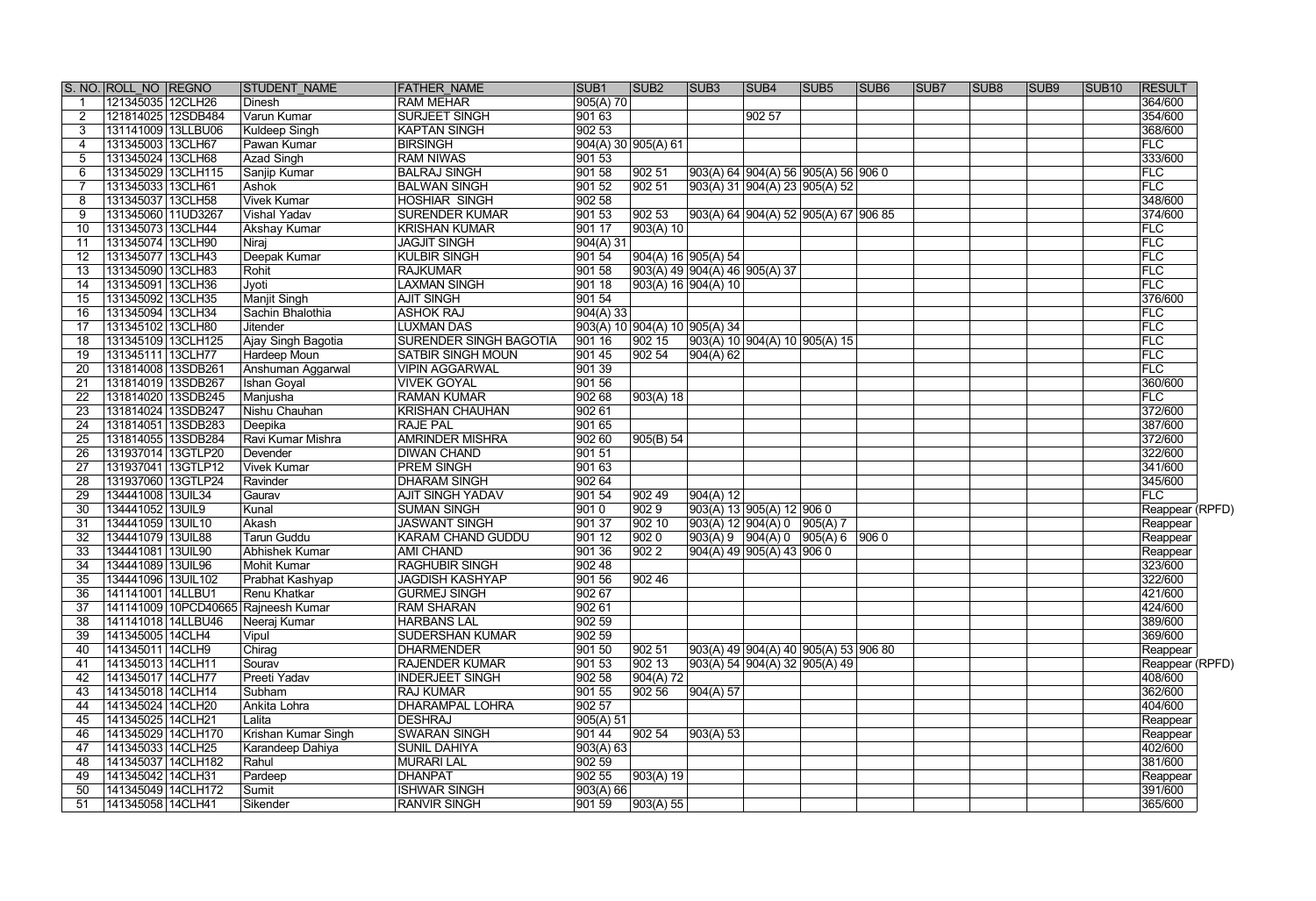| 52  | 141345063 14CLH44   | Sandeep Kumar        | <b>KRISHAN LAL</b>      | 902 60    | 903(A) 61   905(A) 53 |                                              |                                            | 387/600             |
|-----|---------------------|----------------------|-------------------------|-----------|-----------------------|----------------------------------------------|--------------------------------------------|---------------------|
| 53  | 141345079 14CLH53   | Sonu                 | <b>SAJJAN KUMAR</b>     | 901 45    | $ 90253\rangle$       | 903(A) 42   905(A) 53                        |                                            | Reappear            |
| 54  | 141345081 14CLH94   | Anmol Harna          | <b>RAJINDER HARNA</b>   | 901 62    | 905(A) 41             |                                              |                                            | Reappear            |
| 55  | 141345082 14CLH95   | Anur Gakhar          | <b>ANIL GAKHAR</b>      | 901 51    | $ 90253\rangle$       | 903(A) 51   904(A) 31   905(A) 42            |                                            | Reappear            |
| 56  | 141345084 14CLH96   | Kanav Aggarwal       | LATISH KUMAR AGGARWAL   | 90158     | 90264                 | 903(A) 56 905(A) 54                          |                                            | 381/600             |
| 57  | 141345086 14CLH175  | Dikshit Grover       | <b>RAMESH GROVER</b>    | 90118     | 90260                 | 903(A) 45 904(A) 40                          |                                            | Reappear            |
| 58  | 141345088 14CLH57   | Samrat Singh         | <b>RAMPHAL JAUST</b>    | 90257     |                       | 903(A) 64   905(A) 45                        |                                            | Reappear            |
| 59  | 141345090 14CLH59   | Sunil Kumar          | <b>RAJBIR SINGH</b>     | 902 69    |                       |                                              |                                            | 395/600             |
| 60  | 141345093 14CLH90   | Aman Bajaj           | ASHWANI BAJAJ           | 90155     | 90259                 | 903(A) 64 905(A) 53                          |                                            | 385/600             |
| 61  | 141345097 14CLH176  | Sunny                | <b>RAMESH KUMAR</b>     | 905(A) 58 |                       |                                              |                                            | 381/600             |
| 62  | 141345098 14CLH61   | Anirudh              | <b>SHISHPAL</b>         |           | 903(A) 46 905(A) 56   |                                              |                                            | Reappear            |
| 63  | 141345107 14CLH66   | Sachin               | <b>PARTAP SINGH</b>     | 901 55    | 905(A) 65             |                                              |                                            | 386/600             |
| 64  | 141345117 14CLH111  | Dinesh               | <b>MANOHAR LAL</b>      | 90261     | 903(A) 55 905(A) 57   |                                              |                                            | 363/600             |
| 65  | 141345119 14CLH74   | Deepak               | <b>RAMESH</b>           | 901 40    | 902 56                | 903(A) 43   904(A) 35   905(A) 57            |                                            | Reappear            |
| 66  | 141814006 14SDB201  | Karan Dudeja         | PARVEEN KUMAR DUDEJA    | 90165     | 90257                 |                                              |                                            | 386/600             |
| 67  | 141814008 14SDB203  | <b>Kunal Gandhi</b>  | <b>RAJ KUMAR GANDHI</b> | 90257     |                       |                                              |                                            | 343/600             |
| 68  | 141814013 14SDB377  | Roseleen             | <b>AMARJIT SINGH</b>    | 90156     | 902 58                | 903(A) 66 905(A) 54                          |                                            | 366/600             |
| 69  | 141814014 14SDB206  | Sandeep Kumar        | <b>KRISHAN KUMAR</b>    | 90264     |                       |                                              |                                            | 407/600             |
| 70  | 141814020 14SDB188  | Sidharth             | <b>MANOJ KUMAR</b>      | 90166     | 902 63                | 903(A) 52 904(A) 58 905(A) 70 906 81         |                                            | 387/600             |
| 71  | 141814022 14SDB189  | Anant                | <b>MANGE RAM</b>        | 90148     | 903(A) 50             |                                              |                                            | Reappear            |
| 72  | 141814031 14SDB191  | Rajat Sandhu         | <b>BAJINDER SINGH</b>   | 901 68    | 902 61                | 903(A) 71  904(A) 69  905(A) 66              |                                            | 413/600             |
| 73  | 141814032 14SDB215  | Rishabh Partap Rana  | <b>PARDEEP RANA</b>     | 90261     |                       |                                              |                                            | 361/600             |
| 74  | 141814042 14SDB355  | Prabhjot Singh Thind | <b>DARSHAN SINGH</b>    | 90164     |                       |                                              |                                            | Reappear            |
| 75  | 141814043 14SDB347  | Pritima Gandhi       | <b>VED GANDHI</b>       | 90254     | 905(A) 61             |                                              |                                            | 356/600             |
| 76  | 141814049 14SDB221  | Nitika               | <b>JARNAIL SINGH</b>    | 902 69    |                       |                                              |                                            | 414/600             |
| 77  | 141814051 14SDB223  | Shubham Malik        | <b>TEJPAL SINGH</b>     | 901 58    | 902 61                | $ 903(A) 19  904(A) 64  905(A) 61  906 0$    |                                            | RL(A)               |
| 78  | 141814052 14SDB224  | Jodhbir Singh        | <b>BHIRI SEWA SINGH</b> | 90116     | 902 17                | 903(A) 17 904(A) 16                          |                                            | Reappear (RPFD)     |
| 79  | 141814056 14SDB356  | Jatin Sachdeva       | <b>ROMESH SACHDEVA</b>  | 906 80    |                       |                                              |                                            | 365/600             |
| 80  | 141937025 14GTLP78  | Gourav Kumar         | RAJ KUMAR BHARDWAJ      | 905(A) 45 |                       |                                              |                                            | Reappear            |
| 81  | 141937052 14GTLP64  | Honey Dagar          | <b>SOMBIR DAGAR</b>     | 901 50    | 90254                 | 905(A)38                                     |                                            |                     |
| 82  | 141937056 14GTLP29  | Yogesh               | <b>SHIV KUMAR KAPIL</b> | 90151     | 903(A) 61 905(A) 52   |                                              |                                            | Reappear<br>345/600 |
|     | 141937057 14GTLP79  | Shubham Kaushik      | <b>VIRENDER KAUSHIK</b> |           | 903(A) 71 905(A) 56   |                                              |                                            | 362/600             |
| 83  | 141937058 14GTLP13  |                      | <b>KRISHAN TYAGI</b>    | 902 14    |                       |                                              |                                            |                     |
| 84  |                     | Sunny Tyagi          |                         |           |                       |                                              |                                            | Reappear            |
| 85  | 141937069 14GTLP65  | Sachin               | <b>MAHENDER GOSWAMI</b> | 903(A) 48 |                       |                                              |                                            | Reappear            |
| 86  | 141937071 14GTLP101 | Akash Ankur          | <b>RAMESH CHANDER</b>   | 901 58    |                       |                                              |                                            | 376/600             |
| 87  | 141937079 14GTLP10  | Ankit Mann           | <b>RAMPHAL MANN</b>     | 90153     | 90248                 |                                              |                                            | 343/600             |
| 88  | 144441001 14UIL85   | Gourav Vashishta     | RAMPAL SHARMA           | 902 52    |                       |                                              |                                            | 361/600             |
| 89  | 144441038 14UIL30   | Shushank Garg        | <b>VIPIN GARG</b>       | 901 13    | 902 37                | 903(A) 27  904(A) 0  905(A) 0  906 0         |                                            | Reappear            |
| 90  | 144441040 14UIL32   | Rishabh              | <b>KRISHAN LAL</b>      | 901 11    | 902 49                | 904(A) 68                                    |                                            | Reappear            |
| 91  | 144441050 14UIL92   | Monika Malhotra      | <b>MUKESH KUMAR</b>     | 902 59    |                       |                                              |                                            | 397/600             |
| 92  | 144441057 14UIL45   | Shubham Yadav        | SATYAVIR SINGH YADAV    | 90241     |                       | 904(A) 34 905(A) 20                          |                                            | Reappear            |
| 93  | 144441067   14UIL51 | Jagdeep Singh        | <b>KARNAIL SINGH</b>    | 902 51    | 905(A) 43             |                                              |                                            | Reappear            |
| 94  | 144441080 14UIL60   | Ajay Kumar           | <b>RAJBIR SINGH</b>     | 901 40    |                       |                                              |                                            | Reappear            |
| 95  | 144441092   14UIL67 | Sonali               | <b>SURINDER MOHAN</b>   | 9019      | 9020                  | 903(A) 56   904(A) 59   905(A) 6             |                                            | Reappear            |
| 96  | 151141001   15LLBU1 | Kamal Singh          | <b>SARWAN KUMAR</b>     | 90147     | 90258                 | $ 903(A) 42  904(A) 64  905(A) 47  906 80$   |                                            | Reappear            |
| 97  | 151141002 15LLBU34  | Abhinav Banchal      | <b>RAJBIR SINGH</b>     | 90161     | 902 54                | $ 903(A) 70  904(A) 56  905(A) 42  906 80$   |                                            | Reappear            |
| 98  | 151141006 15LLBU2   | Meenakshi            | <b>OMPARKASH</b>        | 901 65    | 90266                 | 903(A) 73 904(A) 72 905(A) 79 906 82         |                                            | 437/600             |
| 99  | 151141007 15LLBU3   | Manjot Kaur          | <b>SURJEET SINGH</b>    | 901 62    | 90264                 | 903(A) 78 904(A) 74 905(A) 73 906 85         |                                            | 436/600             |
| 100 | 151141012 15LLBU8   | Renu Saini           | <b>DHARAMPAL SAINI</b>  | 90171     | 90262                 | 903(A) 82 904(A) 74 905(A) 68 906 85         |                                            | 442/600             |
| 101 | 151141014 15LLBU9   | Anju Devi            | <b>BALJEET SINGH</b>    | 90161     | 90260                 | $903(A) 73   904(A) 64   905(A) 64   906 83$ |                                            | 405/600             |
| 102 | 151141015 15LLBU69  | Manpreet Singh       | <b>AMAR SINGH</b>       | 901 60    | 902 59                | $ 903(A) 76  904(A) 76  905(A) 66  906 80$   |                                            | 417/600             |
| 103 | 151141016 15LLBU10  | Rabina Devi          | <b>KULDEEP SINGH</b>    | 901 62    | 902 63                |                                              | $ 903(A) 73  904(A) 71  905(A) 59  906 82$ | 410/600             |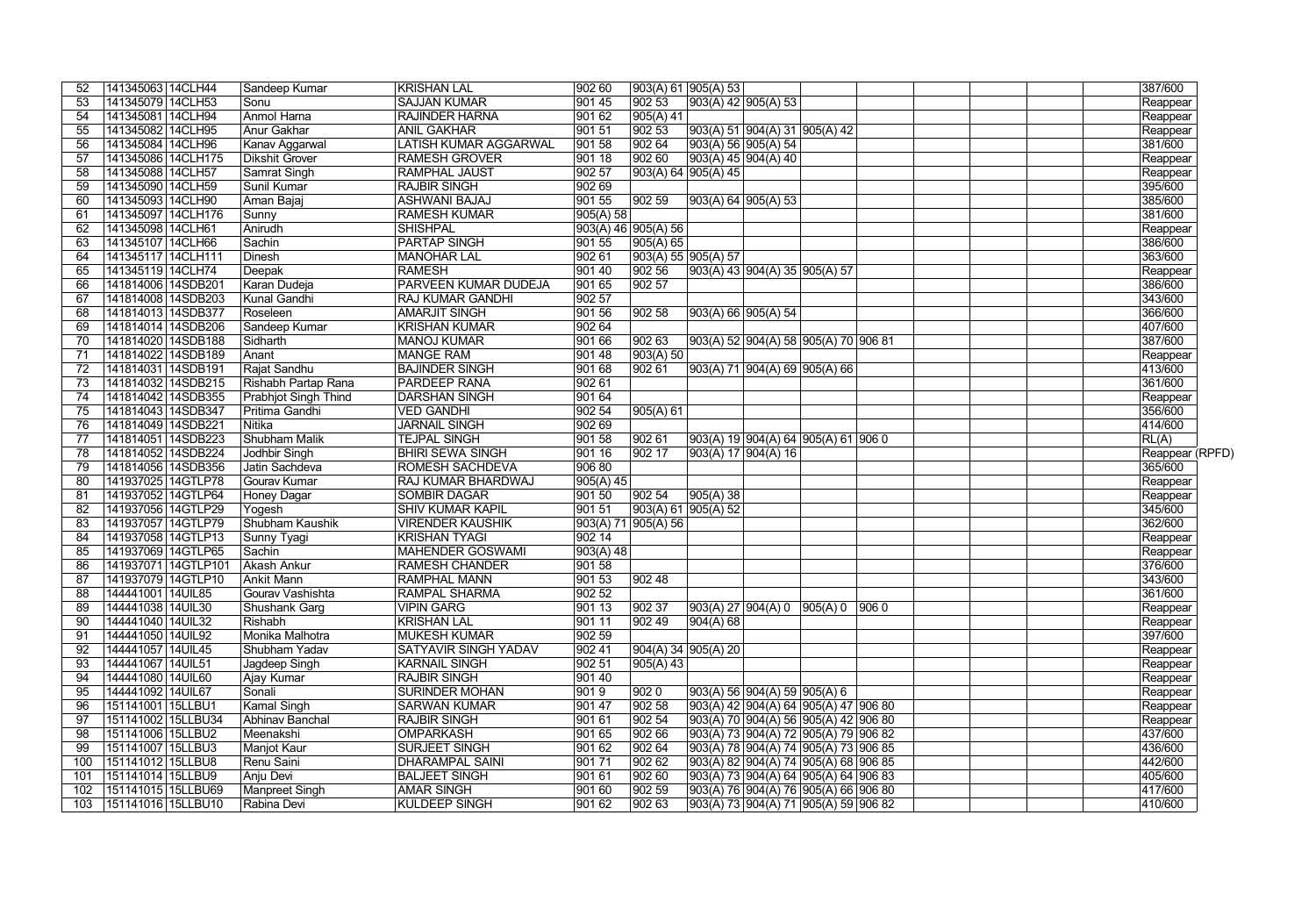|                  | 151141018 15LLBU11  | Hardeep Singh           | <b>VIKRAM SINGH</b>    | 901 53 | 902 54          | 903(A) 33  904(A) 45  905(A) 53  906 79 | Reappear |
|------------------|---------------------|-------------------------|------------------------|--------|-----------------|-----------------------------------------|----------|
| 105              | 151141021 15LLBU14  | Shubham Singh           | <b>RAM CHANDER</b>     | 901 59 | 902 63          | 903(A) 78 904(A) 58 905(A) 56 906 80    | 394/600  |
| 106              | 151141022 15LLBU15  | Gurpreet Kaur           | OM PARKASH SINGH       | 90167  | 902 63          | 903(A) 87 904(A) 81 905(A) 67 906 80    | 445/600  |
| 107              | 151141023 15LLBU67  | Jasvinder               | <b>RAJ KUMAR</b>       | 901 68 | 902 57          | 903(A) 73 904(A) 79 905(A) 60 906 85    | 422/600  |
| 108              | 151141026 15LLBU17  | Vishal                  | <b>RAMESH CHAND</b>    | 90153  | $ 902\,54$      | 903(A) 53 904(A) 76 905(A) 64 906 72    | 372/600  |
|                  | 151141029 15LLBU71  | Rushil                  | <b>RAKESH KUMAR</b>    | 901 16 | 902 17          |                                         |          |
| 109              |                     |                         |                        |        |                 | 903(A) 17  904(A) 18  905(A) 17  906 0  | Reappear |
| 110              | 151141035 15LLBU22  | Priyanka Sharma         | <b>SUBHASH CHAND</b>   | 90167  | 90269           | 903(A) 73 904(A) 80 905(A) 63 906 80    | 432/600  |
| 111              | 151141037 15LLBU23  | Paramjeet Kaur          | <b>CHARAN SINGH</b>    | 90163  | 902 59          | 903(A) 77  904(A) 75  905(A) 72  906 80 | 426/600  |
| 112              | 151141045 14GWK367  | Uditi Bali              | <b>VIVEK BALI</b>      | 901 69 | 90259           | 903(A) 75 904(A) 74 905(A) 65 906 82    | 424/600  |
| 113              | 151141047 15LLBU73  | Dilsher Singh           | <b>HARMIT SINGH</b>    | 90165  | 90259           | 903(A) 61 904(A) 65 905(A) 65 906 83    | 398/600  |
| 114              | 151141048 15LLBU74  | Raghubir Nijjar         | MANJEET SINGH NIJJAR   | 901 70 | 902 59          | 903(A) 67 904(A) 77 905(A) 62 906 83    | 418/600  |
| 115              | 151141050 15LLBU42  | <b>Milind Chaudhary</b> | <b>VIJAY KUMAR</b>     | 901 65 | 90262           | 903(A) 71 904(A) 76 905(A) 67 906 83    | 424/600  |
| 116              | 151141056 15LLBU75  | Manisha Singla          | <b>SUDHIR SINGLA</b>   | 90172  | 902 69          | 903(A) 78  904(A) 77  905(A) 76  906 86 | 458/600  |
| 117              | 151345001 15CLH1    | Divya                   | <b>BHARAT BHUSHAN</b>  | 901 61 | 90264           | 903(A) 85  904(A) 77  905(A) 74  906 90 | 451/600  |
| 118              | 151345002 15CLH39   | Naveen Kumar            | <b>KARAN SINGH</b>     | 901 55 | 90249           | 903(A) 66  904(A) 52  905(A) 61  906 87 | 370/600  |
| 119              | 151345003 15CLH40   | Anand                   | <b>OM PARKASH</b>      | 901 56 | $ 902\,57$      | 903(A) 24 904(A) 69 905(A) 55 906 87    | Reappear |
| 120              | 151345004 15CLH41   | Sukirti                 | SUNHERA                | 90167  | 902 59          | 903(A) 79 904(A) 75 905(A) 71 906 90    | 441/600  |
| 121              | 151345005 15CLH42   | Rohit                   | <b>RAJESH</b>          | 90159  | 902 56          | 903(A) 69 904(A) 70 905(A) 63 906 90    | 407/600  |
| 122              | 151345006 15CLH43   | Priyanka                | <b>RAJBIR</b>          | 901 61 | $ 902\,70$      | 903(A) 76 904(A) 75 905(A) 62 906 90    | 434/600  |
| 123              | 151345007 15CLH44   | Jyoti Sharma            | <b>KRISHAN KUMAR</b>   | 901 62 | 90266           | 903(A) 67 904(A) 72 905(A) 61 906 90    | 418/600  |
| 124              | 151345009   15CLH46 | Renu                    | <b>KRISHAN KUMAR</b>   | 901 67 | 902 67          | 903(A) 78 904(A) 75 905(A) 71 906 90    | 448/600  |
| 125              | 151345010 15CLH47   | Jaidev                  | <b>ARJUN SINGH</b>     | 901 67 | 902 56          |                                         | 410/600  |
|                  | 151345012 15CLH49   | Manisha                 | <b>CHAMAN LAL</b>      | 901 56 |                 | 903(A) 71  904(A) 71  905(A) 58  906 87 | 403/600  |
| 126              |                     |                         |                        |        | 902 65          | 903(A) 71  904(A) 68  905(A) 58  906 85 |          |
| 127              | 151345013 15CLH50   | Pankaj                  | MALA RAM               | 901 62 | 902 62          | 903(A) 73  904(A) 70  905(A) 55  906 85 | 407/600  |
| 128              | 151345014 15CLH51   | Devender                | <b>VINOD KUMAR</b>     | 901 61 | 90264           | 903(A) 68 904(A) 72 905(A) 69 906 87    | 421/600  |
| 129              | 151345016 15CLH53   | Ashish Prashar          | <b>OM PARKASH</b>      | 901 57 | 90267           | 903(A) 70 904(A) 66 905(A) 72 906 85    | 417/600  |
| 13 <sub>C</sub>  | 151345017 15CLH54   | Virender Singh          | <b>BAHADUR SINGH</b>   | 90164  | $ 90263\rangle$ | 903(A) 67 904(A) 70 905(A) 60 906 90    | 414/600  |
| 131              | 151345018 15CLH2    | Vijay                   | <b>SUBHASH SINGH</b>   | 90167  | 90268           | 903(A) 72 904(A) 71 905(A) 73 906 85    | 436/600  |
| 132              | 151345020 15CLH56   | Param Sanyam            | <b>MUKESH KUMAR</b>    | 90172  | 902 65          | 903(A) 78 904(A) 78 905(A) 71 906 90    | 454/600  |
| 133              | 151345021 15CLH57   | Komal                   | SANJAY                 | 90158  | $ 90252\rangle$ | 903(A) 63 904(A) 71 905(A) 61 906 85    | 390/600  |
| 134              | 151345022 15CLH58   | Ankul                   | <b>PITTERMAL</b>       | 90170  | 902 68          | 903(A) 89  904(A) 80  905(A) 74  906 90 | 471/600  |
| 135              | 151345023 15CLH59   | Siddarth Singh          | <b>KULBIR SINGH</b>    | 901 56 | 90259           | 903(A) 55 904(A) 66 905(A) 63 906 85    | 384/600  |
| 136              | 151345024 15CLH60   | Sonu                    | <b>RAJENDER</b>        | 901 68 | 90268           | 903(A) 75 904(A) 79 905(A) 71 906 87    | 448/600  |
| 137              | 151345025 14SNH153  | Rahul                   | SUBHASH                | 901 60 | 90253           | 903(A) 58  904(A) 44  905(A) 54  906 90 | Reappear |
| 138              | 151345026 15CLH3    | Amit                    | <b>AJIT SINGH</b>      | 901 56 | 90273           | 903(A) 58 904(A) 76 905(A) 68 906 87    | 418/600  |
| 139              | 151345027 15CLH61   | Sandeep Kumar           | <b>DALBIR SINGH</b>    | 901 62 | 90271           | 903(A) 72 904(A) 55 905(A) 67 906 85    | 412/600  |
| $\overline{140}$ | 151345028 15CLH4    | ∣Vinay Kumar            | <b>ROSHAN LAL</b>      | 90157  | 90269           | 903(A) 57 904(A) 63 905(A) 63 906 85    | 394/600  |
| 141              | 151345029 15CLH62   | Suraj                   | <b>MANGERAM LOMROR</b> | 901 64 | 90269           | 903(A) 71  904(A) 66  905(A) 56  906 80 | 406/600  |
| 142              | 151345030 15CLH63   | Bharti                  | <b>BASANT KUMAR</b>    | 901 65 | 90274           | 903(A) 63  904(A) 66  905(A) 70  906 87 | 425/600  |
| 143              | 151345031 15CLH5    | <b>Ripu Daman Singh</b> | <b>RAJ KUMAR BAMAL</b> | 901 11 | 902 12          | 903(A) 13  904(A) 12  905(A) 13  906 0  | Reappear |
| 144              | 151345032 15CLH64.  | Gajal                   | NARENDER SHARMA        | 901 65 | 902 69          |                                         | 448/600  |
|                  |                     |                         |                        |        |                 | 903(A) 78  904(A) 78  905(A) 68  906 90 |          |
| 145              | 151345033 15CLH65   | Manisha                 | <b>RAMDHARI</b>        | 901 63 | 90275           | 903(A) 75  904(A) 75  905(A) 71  906 90 | 449/600  |
| 146              | 151345034 15CLH66   | Deepak                  | <b>RAJKUMAR</b>        | 901 52 | 902 63          | 903(A) 57  904(A) 50  905(A) 41  906 80 | Reappear |
| 147              | 151345035 15CLH67   | Rekha                   | SHAMSHER SINGH         | 901 58 | 902 66          | 903(A) 65 904(A) 67 905(A) 64 906 85    | 405/600  |
| 148              | 151345036 15CLH68   | Sohit                   | <b>RAMMEHAR</b>        | 901 63 | 902 65          | 903(A) 73 904(A) 66 905(A) 72 906 80    | 419/600  |
| 149              | 151345037 15CLH69   | Pankaj Kumar            | <b>BALBIR SINGH</b>    | 901 52 | 90241           | 903(A) 50 904(A) 51 905(A) 50 906 80    | Reappear |
| 150              | 151345038 15CLH6    | Anurag                  | <b>ANIL KUMAR</b>      | 901 40 | 902 51          | 903(A) 61 904(A) 68 905(A) 61 906 82    | Reappear |
| 151              | 151345039 15CLH7    | Banita Kumari           | <b>WAZIR CHAND</b>     | 901 65 | 90274           | 903(A) 71  904(A) 72  905(A) 77  906 90 | 449/600  |
| 152              | 151345040 15CLH8    | Abhilasha               | DHARMPAL               | 901 57 | 902 66          | 903(A) 69  904(A) 72  905(A) 57  906 82 | 403/600  |
| 153              | 151345041 15CLH9    | Rashmi                  | <b>DILBAG SINGH</b>    | 901 67 | 90277           | 903(A) 72  904(A) 77  905(A) 66  906 90 | 449/600  |
| 154              | 151345043 15CLH10   | Sonu Kumar              | <b>RAMESH KUMAR</b>    | 901 67 | 90272           | 903(A) 69  904(A) 75  905(A) 66  906 90 | 439/600  |
| 155              | 151345044 15CLH11   | Urveesh Ojasvi          | PAWAN KUMAR JANGRA     | 901 62 | 902 69          | 903(A) 69  904(A) 77  905(A) 57  906 82 | 416/600  |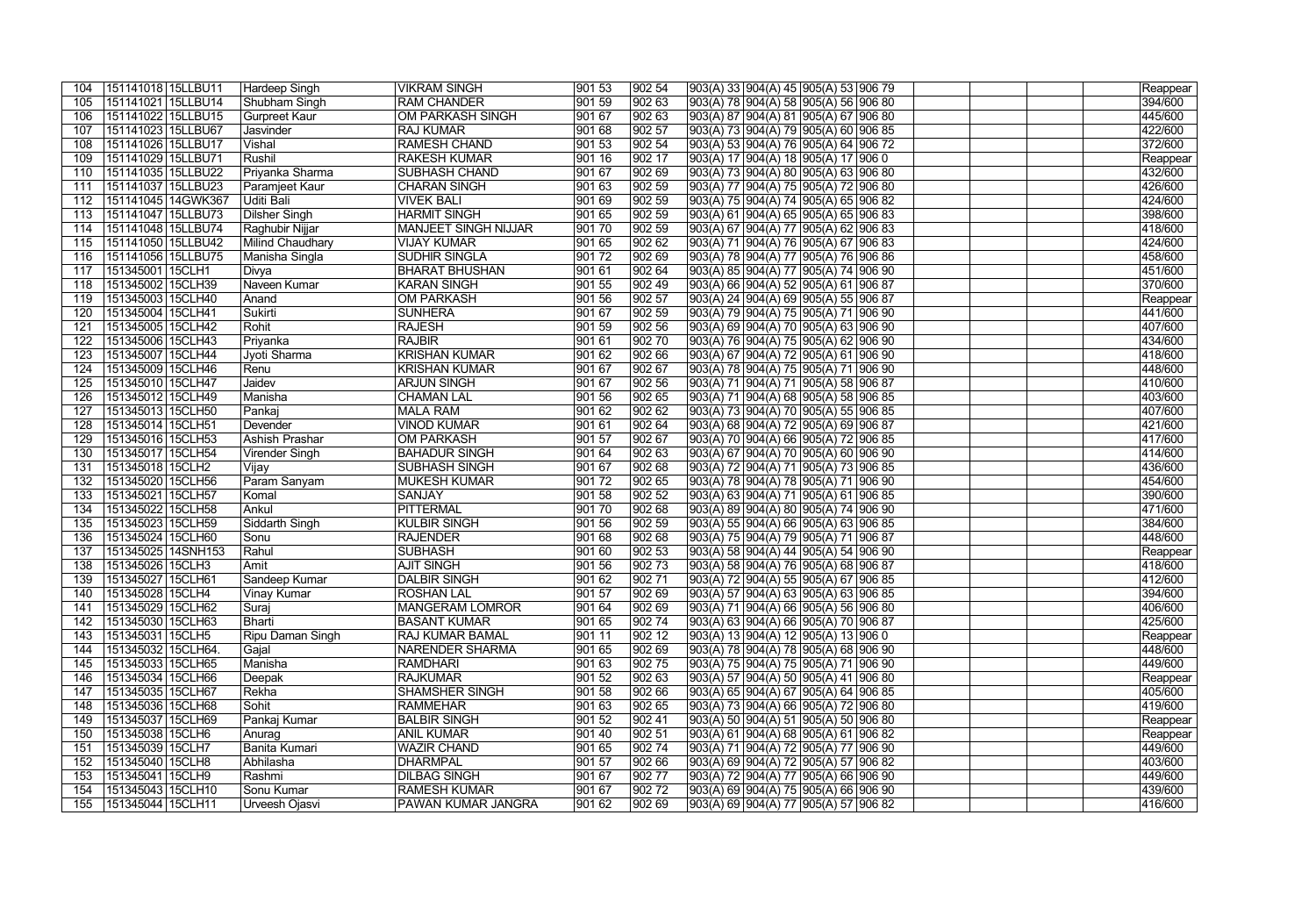| 156             | 151345046 15CLH12   | Pritam                  | KARN SINGH                   | 901 55 | 902 68     | 903(A) 68 904(A) 72 905(A) 67 906 85                         | 415/600             |
|-----------------|---------------------|-------------------------|------------------------------|--------|------------|--------------------------------------------------------------|---------------------|
| 157             | 151345049 15CLH74   | Pankaj                  | <b>SATISH KUMAR</b>          | 901 47 | 902 55     | 903(A) 49 904(A) 19 905(A) 52 906 80                         | Reappear            |
| 158             | 151345050 15CLH13   | Sahil Pruthi            | <b>VIJAY KUMAR PRUTHI</b>    | 90157  | 90261      | 903(A) 65 904(A) 65 905(A) 41 906 87                         | Reappear            |
| 159             | 151345051 15CLH75   | Alka                    | KARTAR SINGH                 | 901 67 | 90267      | 903(A) 67  904(A) 71  905(A) 69  906 90                      | 431/600             |
| 160             | 151345052 15CLH76   | Lakhwinder Ram          | <b>JEET RAM</b>              | 90154  | 902 58     | 903(A) 51  904(A) 18  905(A) 44  906 90                      | Reappear            |
| 16 <sup>7</sup> | 151345053 15CLH77   | Kishor Kumar            | JASPAL RAM                   | 90170  | 90273      | 903(A) 69 904(A) 78 905(A) 65 906 80                         | 435/600             |
| 162             | 151345054 15CLH78   | Nitu                    | <b>SATYAWAN SINGH</b>        | 90166  | $ 902\,71$ | 903(A) 76 904(A) 63 905(A) 71 906 90                         | 437/600             |
| 163             | 151345056 15CLH80   | <b>Prashant Shanker</b> | <b>VIJAY SHANKER</b>         | 901 66 | 90272      | 903(A) 72 904(A) 70 905(A) 68 906 90                         | 438/600             |
| 164             | 151345057 15CLH81   | Anu                     | JAI BHAGWAN                  | 90159  | 90262      | 903(A) 65 904(A) 66 905(A) 69 906 87                         | 408/600             |
| 165             | 151345058 11DNH609  | Sandeep                 | <b>RAMKUMAR</b>              | 90152  | 90262      | 903(A) 65 904(A) 53 905(A) 55 906 90                         | 377/600             |
| 166             | 151345059 15CLH82   | <b>Amit Kumar</b>       | <b>SURESH AHALAWAT</b>       | 90160  | 902 54     | 903(A) 66 904(A) 76 905(A) 67 906 80                         | 403/600             |
| 167             | 151345060 15CLH14   | Shivam Sharma           | <b>VIRENDER KUMAR SHARMA</b> | 90171  | 90276      | 903(A) 81  904(A) 69  905(A) 68  906 90                      | 455/600             |
| 168             | 151345061 15CLH15   | Suraj Rattan            | <b>RAVI RATTAN</b>           | 901 54 | 902 49     | 903(A) 52  904(A) 55  905(A) 44  906 80                      | Reappear            |
| 169             | 151345062 15CLH16   | Anil Kumar              | <b>ISHWAR SINGH</b>          | 901 56 | 902 51     | 903(A) 67  904(A) 55  905(A) 58  906 90                      | 377/600             |
| 170             | 151345063 15CLH83   | Ritik                   | <b>SURESH GARG</b>           | 90167  | 90262      | 903(A) 76 904(A) 73 905(A) 67 906 85                         | 430/600             |
| 171             | 151345064 15CLH84   | Jogender Singh          | <b>JAI SINGH</b>             | 901 69 | 90269      | 903(A) 54 904(A) 55 905(A) 64 906 90                         | 401/600             |
| 172             | 151345065 14lH245   | Anil Kumar              | <b>SATBEER SINGH</b>         | 90132  | 90243      | 903(A) 29 904(A) 36 905(A) 24 906 90                         | Reappear            |
| 173             | 151345066 10DNH1369 | Bhupender               | <b>RANDHIR SINGH</b>         | 90166  | 90262      | 903(A) 56 904(A) 80 905(A) 66 906 90                         | 420/600             |
| 174             | 151345067 15CLH85   | Hardeep                 | <b>DEEP CHAND</b>            | 901 61 | 902 56     | 903(A) 59 904(A) 65 905(A) 58 906 90                         | 389/600             |
| 175             | 151345068 15CLH86   | Ramandeep Beniwal       | <b>SATBIR SINGH</b>          | 90162  | 90262      | 903(A) 60 904(A) 78 905(A) 63 906 90                         | 415/600             |
| 176             | 151345069 15CLH17   | Hitesh                  | <b>ANIL KUMAR</b>            | 90145  | 902 54     | 903(A) 51  904(A) 70  905(A) 52  906 80                      | Reappear            |
| 177             | 151345071 15CLH18   | Navdeep Singh           | <b>SARJIT SINGH</b>          | 901 47 | 902 50     | 903(A) 60  904(A) 60  905(A) 36  906 80                      |                     |
| 178             | 151345073 15CLH89   | Shubham                 | <b>RAJBIR SINGH</b>          | 901 61 | 90261      |                                                              | Reappear<br>380/600 |
| 179             | 151345075 15CLH90   |                         | <b>ISHWAR SINGH</b>          | 901 69 | $ 902\,71$ | 903(A) 52  904(A) 75  905(A) 51  906 80                      | 442/600             |
|                 | 151345077 15CLH91   | Jagdeep                 | <b>BHAGAT RAM</b>            | 901 49 | 90254      | 903(A) 69  904(A) 71  905(A) 72  906 90                      |                     |
| <b>180</b>      |                     | Sandeep                 |                              |        |            | 903(A) 18 904(A) 49 905(A) 65 906 80                         | Reappear            |
| 18 <sup>7</sup> | 151345078 15CLH92   | Sahdev                  | <b>SURESH KUMAR</b>          | 90163  | $ 902\,71$ | 903(A) 67 904(A) 77 905(A) 62 906 90                         | 430/600             |
| 182             | 151345079 15CLH93   | Narender                | <b>JAIBIR</b>                | 90160  | 90267      | 903(A) 67 904(A) 61 905(A) 65 906 90                         | 410/600             |
| 183             | 151345080 15CLH94   | Shubham                 | <b>RAMKARAN SONI</b>         | 90162  | 90262      | 903(A) 64 904(A) 71 905(A) 52 906 90                         | 401/600             |
| 184             | 151345081 15CLH21   | Priyanka Goyal          | <b>RAJENDER GOYAL</b>        | 90173  | 90273      | 903(A) 75 904(A) 82 905(A) 64 906 90                         | 457/600             |
| 185             | 151345082 15CLH22   | Prince Boora            | <b>HARI SINGH BOORA</b>      | 90170  | 90278      | 903(A) 79  904(A) 80  905(A) 72  906 90                      | 469/600             |
| 186             | 151345083 15CLH23   | Rishabh Kaushal         | <b>MUNISH KAUSHAL</b>        | 901 65 | 90266      | 903(A) 74  904(A) 82  905(A) 65  906 90                      | 442/600             |
| 187             | 151345084 13CJH245  | Amit Kumar              | <b>SHIS RAM OLA</b>          | 901 66 | 90266      | 903(A) 72 904(A) 76 905(A) 66 906 80                         | 426/600             |
| 188             | 151345085 15CLH25   | Rahul                   | <b>VINOD GANDHI</b>          | 90130  | $ 902\,55$ | 903(A) 54 904(A) 72 905(A) 51 906 85                         | Reappear            |
| 189             | 151345088 15CLH26   | Jyoti                   | <b>ANIL KUMAR</b>            | 90173  | $ 902\,74$ | 903(A) 86 904(A) 78 905(A) 75 906 90                         | 476/600             |
| 190             | 151345089 15CLH97   | Mandeep Sharma          | <b>CHANDI RAM</b>            | 90172  | $ 902\,70$ | 903(A) 80 904(A) 72 905(A) 67 906 90                         | 451/600             |
| 191             | 151345090 15CLH98   | Dinesh Kumar            | <b>SURESH KUMAR</b>          | 901 70 | 90274      | 903(A) 73 904(A) 78 905(A) 70 906 80                         | 445/600             |
| 192             | 151345091   15CLH27 | ∣Akshit                 | SUBHASH CHANDER              | 901 69 | 90265      | 903(A) 72  904(A) 64  905(A) 71  906 90                      | 431/600             |
| 193             | 151345093 15CLH100  | Gourav Sharma           | <b>JAI GOVIND SHARMA</b>     | 90161  | 902 65     | 903(A) 52 904(A) 66 905(A) 43 906 88                         | Reappear            |
| 194             | 151345095   15CLH28 | Yash Dev                | <b>DEV KUMAR</b>             | 901 68 | 902 67     | 903(A) 69  904(A) 75  905(A) 61  906 80                      | 420/600             |
| 195             | 151345096 15CLH29   | Sampat Singh            | <b>MAHA SINGH</b>            | 901 59 | 902 65     | 903(A) 73  904(A) 74  905(A) 65  906 90                      | 426/600             |
| 196             | 151345098 15CLH103  | Neha Rani               | <b>ARJUN</b>                 | 901 63 | 902 69     | 903(A) 72 904(A) 74 905(A) 65 906 90                         | 433/600             |
| 197             | 151345099 15CLH104  | Naveen Sheoran          | <b>SOMBIR SINGH SHEORAN</b>  | 901 56 | 902 53     | 903(A) 47  904(A) 38  905(A) 34  906 90                      | Reappear            |
| 198             | 151345100 15CLH105  | Sandeep Kumar           | <b>AMAR SINGH</b>            | 901 53 | 902 59     | 903(A) 57 904(A) 63 905(A) 42 906 0                          | Reappear            |
| 199             | 151345101 15CLH30   | Priyanka Rani           | <b>JAGBIR SINGH</b>          | 901 68 | 90272      | 903(A) 73 904(A) 81 905(A) 63 906 90                         | 447/600             |
| 200             | 151345105 15CLH32   | Suryaveer Singh Bajia   | <b>PRADEEP SINGH BAJIA</b>   | 901 59 | 902 61     | 903(A) 45  904(A) 59  905(A) 50  906 90                      | Reappear            |
| 201             | 151345108 15CLH109  | Dinesh Goyal            | <b>HANSRAJ</b>               | 901 54 | 902 28     | 903(A) 65 904(A) 65 905(A) 46 906 90                         | Reappear            |
| 202             | 151345111 15CLH112  | Vaibhav Gupta           | <b>RAM PARKASH GUPTA</b>     | 901 61 | 902 64     | 903(A) 55  904(A) 75  905(A) 58  906 85                      | 398/600             |
| 203             | 151345112 15CLH33   | Kashish Meel            | <b>SURENDER MEEL</b>         | 901 49 | 902 59     | 903(A) 56  904(A) 61  905(A) 55  906 82                      | 362/600             |
| 204             | 151345113 15CLH34   | Ekta Berwal             | <b>JAGATPAL SINGH BERWAL</b> | 901 62 | 902 69     | 903(A) 71  904(A) 63  905(A) 61  906 90                      | 416/600             |
| 205             | 151345114 15CLH113  | Sonu                    | <b>SURESH</b>                | 901 64 | 902 65     | 903(A) 68  904(A) 78  905(A) 67  906 80                      | 422/600             |
| 206             | 151345115 15CLH35   | Anuj Kumar              | <b>AJMER SINGH</b>           | 901 11 | 902 13     | $\boxed{903(A) 15 \mid 904(A) 14 \mid 905(A) 15 \mid 906 0}$ | Reappear            |
| 207             | 151345118 15CLH38   | Promila                 | <b>RANDHIR SINGH</b>         | 90172  | 902 80     | 903(A) 77  904(A) 68  905(A) 75  906 90                      | 462/600             |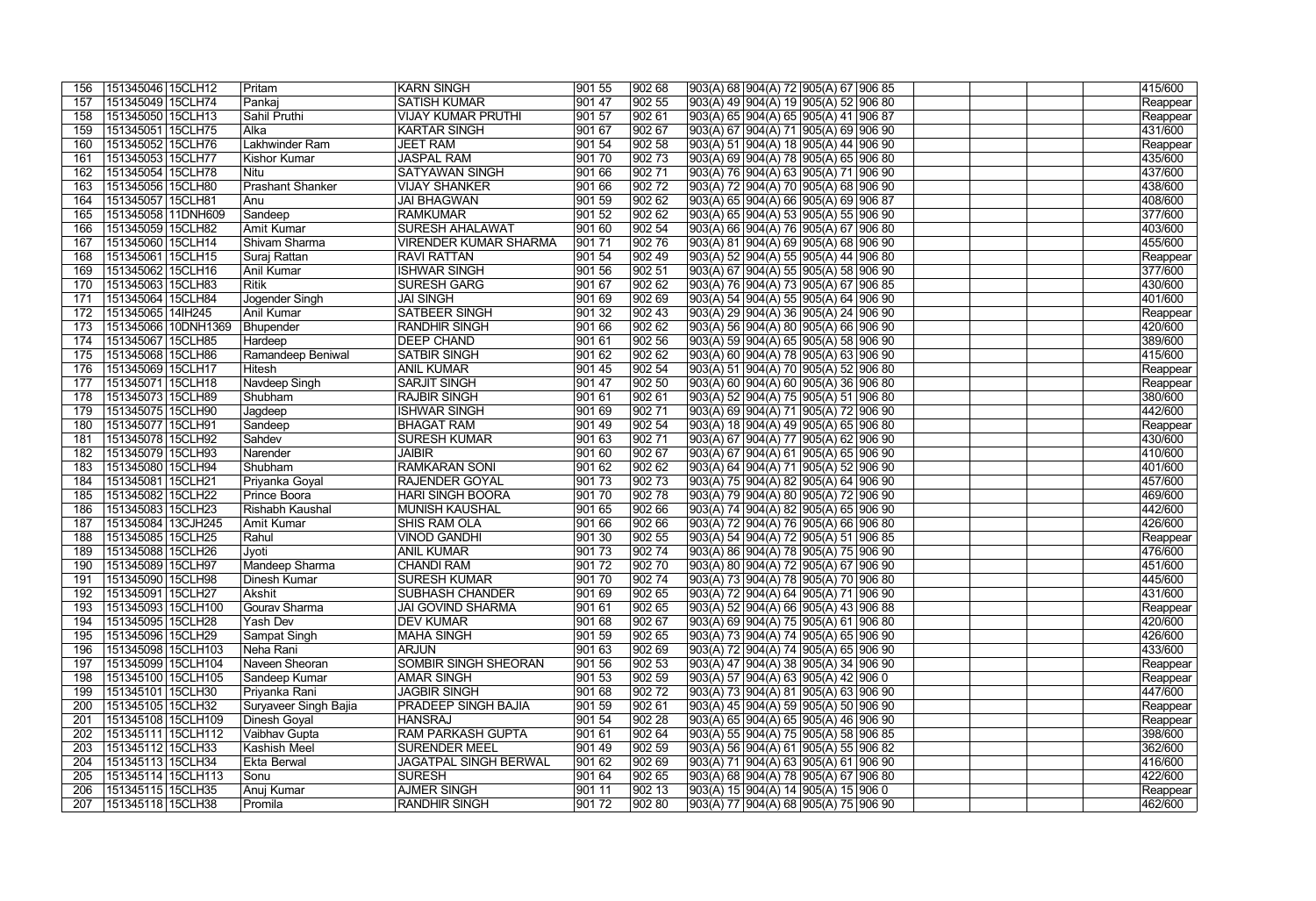| 208 | 151345119 15CLH24    |                                | Priya Beniwal                     | <b>RAJESH BENIWAL</b>        | 901 71          | 902 71          | 903(A) 80 904(A) 76 905(A) 62 906 90          | 450/600  |
|-----|----------------------|--------------------------------|-----------------------------------|------------------------------|-----------------|-----------------|-----------------------------------------------|----------|
| 209 | 151814001 15SDB104   |                                | Rohit Kumar                       | <b>BHARAT KUMAR</b>          | 90159           | 902 53          | $ 903(A) 51   904(A) 53   905(A) 65   906 78$ | 359/600  |
| 210 | 151814004 15SDB83    |                                | Abhishek                          | NEERAJ KUMAR                 | 901 60          | 902 67          | 903(A) 62 904(A) 53 905(A) 53 906 77          | 371/600  |
| 211 | 151814005 15SDB84    |                                | Abhishek Kumar                    | <b>ASHOK KUMAR</b>           | 90161           | 902 62          | 903(A) 57 904(A) 56 905(A) 64 906 78          | 378/600  |
| 212 | 151814011  15SDB86   |                                | Arun Gupta                        | <b>SANJEEV KUMAR</b>         | 90165           | 90272           | 903(A) 75 904(A) 60 905(A) 77 906 76          | 425/600  |
| 213 | 151814016 15SDB65    |                                | Bhuwan Sharma                     | <b>DHARAM PAL</b>            | 901 15          | 902 58          | $ 903(A) 24  904(A) 17  905(A) 34  906 77$    | Reappear |
| 214 | 151814017 15SDB89    |                                | <b>Birendra Singh</b>             | <b>CHARANJIT SINGH</b>       | 90122           | 902 18          | $ 903(A) 18  904(A) 21  905(A) 20  906 75$    | Reappear |
| 215 | 151814018 15SDB218   |                                | Chetna                            | <b>SANDEEP RANA</b>          | 90165           | 902 78          | $ 903(A) 79  904(A) 55  905(A) 73  906 81$    | 431/600  |
| 216 | 151814019 15SDB66    |                                | Deepa Bamania                     | <b>RAM KUMAR</b>             | 90171           | $ 902\,74$      | $ 903(A) 78  904(A) 79  905(A) 81  906 68$    | 451/600  |
| 217 | 151814022 15SDB69    |                                | Harpreet Singh                    | <b>TEJINDER SINGH</b>        | 901 66          | $ 902\,78$      | 903(A) 67   904(A) 70   905(A) 71   906 85    | 437/600  |
| 218 | 151814023 15SDB90    |                                | Harsh Bargat                      | <b>RAM SINGH</b>             | 90172           | 90277           | 903(A) 73  904(A) 68  905(A) 71  906 80       | 441/600  |
| 219 | 151814024 15SDB91    |                                | <b>Hirdesh Kumar Singh</b>        | <b>RKSTOMAR</b>              | 901 15          | 902 16          | $ 903(A) 16  904(A) 17  905(A) 16  906 75$    | Reappear |
| 220 | 151814026 15SDB92    |                                | Jitender Verma                    | <b>KHEM CHAND VERMA</b>      | 90167           | 902 62          | 903(A) 74  904(A) 64  905(A) 71  906 74       | 412/600  |
| 221 | 151814027 15SDB93    |                                | Kunal Singh                       | <b>INDERJIT PAL SINGH</b>    | 901 54          | 902 54          | $ 903(A) 61  904(A) 45  905(B) 54  906 67$    | Reappear |
| 222 | 151814028 15SDB94    |                                | Mamta                             | <b>ASHOK KUMAR</b>           | 901 63          | 90263           | 903(A) 66   904(A) 55   905(A) 77   906 71    | 395/600  |
| 223 | 151814029 15SDB95    |                                | Manzoor Hussain                   | <b>MOHAMMAD ISSAQ</b>        | 90161           | 90269           | $ 903(A) 71  904(A) 67  905(A) 68  906 82$    | 418/600  |
| 224 | 151814030 15SDB96    |                                | <b>Minal Bindal</b>               | <b>AJAY BINDAL</b>           | 901 70          | $ 902\,75$      | 903(A) 70 904(A) 68 905(A) 76 906 75          | 434/600  |
| 225 | 151814032 15SDB71    |                                | Munish Kumar                      | <b>SURESH KUMAR</b>          | $ 90142\rangle$ | 90261           | 903(A) 52 904(A) 52 905(A) 53 906 79          | Reappear |
| 226 | 151814034 15SDB98    |                                | Prabhash Kumar Prabhat            | <b>JEEBACHH PODDAR</b>       | 90165           | $ 902\,73$      | 903(A) 69  904(A) 67  905(A) 68  906 72       | 414/600  |
| 227 | 151814035 15SDB99    |                                | Rahul Verma                       | <b>ANIL VERMA</b>            | 901 59          | 902 70          | 903(A) 67  904(A) 48  905(A) 62  906 71       | Reappear |
| 228 | 151814037 15SDB101   |                                | Raman Kumar                       | <b>ROHTASH KUMAR</b>         | 90165           | 902 69          | 903(A) 67  904(A) 65  905(A) 61  906 65       | 392/600  |
| 229 | 151814042 15SDB105   |                                | Shiwansh Gautam                   | <b>SANJAY GAUTAM</b>         | 901 68          | 902 69          | 903(A) 72  904(A) 74  905(A) 67  906 71       | 421/600  |
| 230 | 151814043 15SDB192   |                                | Shivam Gauba                      | JEEWAN JYOTI GAUBA           | 901 67          | 902 71          | 903(A) 70  904(A) 70  905(A) 65  906 78       | 421/600  |
| 231 | 151814044 15SDB74    |                                | Shweta                            | <b>MAHIPAL</b>               | 90172           | $ 902\,75$      | $903(A)$ 75 904(A) 68 905(A) 78 906 78        | 446/600  |
| 232 | 151814045 15SDB75    |                                | Simranjot Singh                   | <b>GURPREET SINGH SANDHU</b> | 901 68          | $ 90263\rangle$ | $ 903(A) 71  904(A) 82  905(A) 64  906 69$    | 417/600  |
| 233 | 151814048 15SDB106   |                                | Swastika Sharma                   | <b>B K SHARMA</b>            | 901 67          | $ 902\,79$      | $ 903(A) 66  904(A) 57  905(B) 69  906 85$    | 423/600  |
| 234 | 151814049 15SDB107   |                                | <b>Ujjwal Singh</b>               | <b>SATBIR SINGH</b>          | 90159           | 90268           | 903(A) 63 904(A) 56 905(A) 64 906 68          | 378/600  |
| 235 | 151814054 15SDB110   |                                | <b>Vishal Jassal</b>              | <b>RISHIPAL JASSAL</b>       | 90170           | 902 63          | 903(A) 84 904(A) 60 905(A) 76 906 76          | 429/600  |
| 236 | 151814055 15SDB193   |                                | Jasleen Kaur                      | <b>DILBAR SINGH</b>          | 90168           | $ 902\,75$      | $ 903(A) 70  904(A) 78  905(A) 62  906 73$    | 426/600  |
| 237 | 151814056 15SDB111   |                                | <b>Vishal Rai</b>                 | <b>JASWINDER SINGH</b>       | 90115           | 902 15          | $ 903(A) 17  904(A) 16  905(A) 17  906 0$     | Reappear |
| 238 | 151814057 15SDB78    |                                | Amitabh                           | <b>JAGJEET SINGH</b>         | 901 56          | 90262           | $ 903(A) 59  904(A) 61  905(A) 53  906 74$    | 365/600  |
| 239 | 151814058 15SDB112   |                                | Siddharth Nandal                  | <b>RAJENDER KUMAR NANDAL</b> | 90166           | 902 55          | $ 903(A) 74  904(A) 72  905(A) 52  906 80$    | 399/600  |
| 240 | 151814059 11DA346    |                                | Vikas Sharma                      | <b>RAJINDER SHARMA</b>       | 90172           | 90277           | 903(A) 83  904(A) 70  905(A) 67  906 75       | 444/600  |
| 241 | 151814063 15SDB80    |                                | Anwar Anjum                       | <b>ROSHAN ALI</b>            | 901 65          | 90263           | 903(A) 69 904(A) 57 905(A) 63 906 81          | 398/600  |
| 242 | 151814068 15SDB117   |                                | Karandeep Singh                   | <b>KULDEEP SINGH</b>         | 901 65          | 90269           | 903(A) 77  904(A) 74  905(A) 68  906 76       | 429/600  |
| 243 | 151814071 15SDB67    |                                | Pramod Kumar                      | <b>RAMESH KUMAR</b>          | 901 63          | 90265           | 903(A) 66  904(A) 52  905(A) 60  906 78       | 384/600  |
| 244 | 151814072 15SDB100   |                                | Ankit                             | <b>JITENDER</b>              | 90155           | 90263           | 903(A) 36  904(A) 47  905(A) 54  906 77       | Reappear |
| 245 | 151814075 15SDB113   |                                | Amzad Ali                         | <b>FURKAN ALI</b>            | 901 63          | 902 52          | $ 903(A) 75  904(A) 55  905(A) 60  906 72$    | 377/600  |
| 246 | 151814078   15SDB214 |                                | Amit Kumar                        | <b>VINOD KUMAR</b>           | 901 60          | 90276           | $ 903(A) 77  904(A) 58  905(A) 70  906 73$    | 414/600  |
| 247 | 151814079   15SDB211 |                                | Sandhar Singh Saroj               | <b>RAJ KUMAR SAROJ</b>       | 901 58          | 902 57          | $ 903(A) 67  904(A) 54  905(A) 56  906 75$    | 367/600  |
| 248 | 151937001 15GTLP175  |                                | Abhishek Kujur                    | <b>BENJAMIN KUJUR</b>        | 901 65          | 90261           | $ 903(A) 77  904(A) 63  905(A) 65  906 70$    | 401/600  |
| 249 |                      | 151937002 15GTLP174 Aditya     |                                   | <b>RAJESH KUMAR</b>          | 901 32          | 902 56          | 903(A) 62 904(B) 56 905(A) 62 906 75          | Reappear |
| 250 |                      | 151937004 15GTLP177            | Akshay Beniwal                    | <b>BALJINDER SINGH</b>       | 90148           | 902 52          | $ 903(A) 65  904(A) 57  905(A) 58  906 73$    | 353/600  |
| 251 |                      | 151937005   15GTLP115          | Alka                              | SUBHASH CHANDER              | 901 66          | 902 70          | 903(A) 83 904(A) 72 905(A) 70 906 83          | 444/600  |
| 252 | 151937006 15GTLP179  |                                | Amit Bansal                       | <b>RAJ KUMAR BANSAL</b>      | 90149           | 902 59          | 903(A) 65 904(A) 63 905(A) 60 906 75          | 371/600  |
| 253 | 151937008 15GTLP181  |                                | Ankush                            | <b>YASHPAL</b>               | 901 58          | 902 63          | 903(A) 70 904(A) 67 905(A) 57 906 81          | 396/600  |
| 254 |                      |                                | 151937010 15GTLP182 Anmol Lather  | <b>RAJ KUMAR LATHER</b>      | 901 66          | 902 55          | $ 903(A) 69   904(A) 64   905(A) 54   906 79$ | 387/600  |
| 255 | 151937011 15GTLP183  |                                | Annu Khatri                       | ASHOK KUMAR KHATRI           | 901 67          | 90275           | $ 903(A) 69  904(A) 69  905(A) 74  906 82$    | 436/600  |
| 256 |                      |                                | 151937012 15GTLP184 Anshul Panwar | <b>RAJENDER PANWAR</b>       | 901 63          | 902 65          | $ 903(A) 64  904(A) 64  905(A) 53  906 79$    | 388/600  |
| 257 |                      | 151937013 15GTLP185            | Anu Jindal                        | <b>SATISH JINDAL</b>         | 901 67          | 90277           | $ 903(A) 84  904(A) 77  905(A) 73  906 84$    | 462/600  |
| 258 |                      |                                | 151937014 15GTLP186 Anubhav Kumar | <b>PARVEEN KUMAR</b>         | 901 62          | 902 62          | $ 903(A) 65   904(A) 68   905(A) 60   906 78$ | 395/600  |
| 259 |                      | 151937015 15GTLP117 Anuj Kumar |                                   | <b>SHAMSHER SINGH</b>        | 901 58          | 902 55          | 903(A) 64  904(A) 67  905(A) 47  906 75       | 366/600  |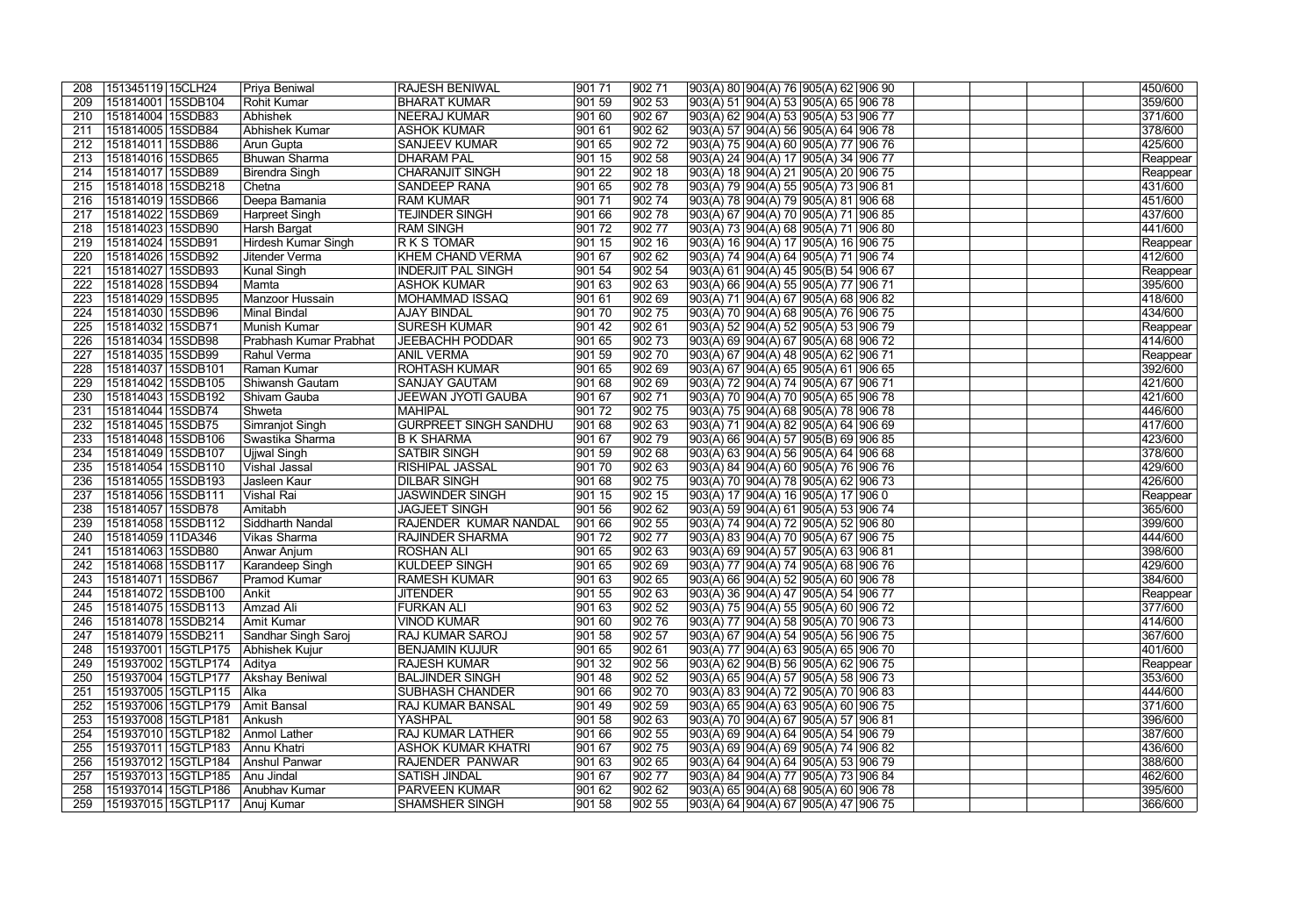| 260 | 151937017 15GTLP118   Atul                        | <b>RAM BHARAT</b>            | 901 69 | 90271      | 903(A) 72  904(A) 76  905(A) 68  906 83            | 439/600  |
|-----|---------------------------------------------------|------------------------------|--------|------------|----------------------------------------------------|----------|
| 261 | 151937019 15GTLP227<br>Charu                      | <b>ARUN BAJAJ</b>            | 90175  | 90278      | 903(A) 89  904(A) 79  905(A) 78  906 84            | 483/600  |
| 262 | 151937020 15GTLP119 Chetan                        | <b>TAIN SINGH</b>            | 90159  | 902 58     | 903(A) 67 904(A) 66 905(A) 68 906 70               | 388/600  |
| 263 | 151937021 15GTLP120 Deepak Kumar                  | <b>RAMESH KUMAR</b>          | 901 56 | 902 57     | 903(A) 70  904(A) 63  905(A) 49  906 70            | 365/600  |
| 264 | 151937023 15GTLP153 Dinesh                        | <b>DEEPAK KUMAR</b>          | 90119  | 90246      | 903(A) 65  904(B) 61  905(A) 59  906 70            | Reappear |
| 265 |                                                   | <b>RAJ KUMAR BANSAL</b>      | 90170  | 90274      | $ 903(A) 88   904(A) 75   905(A) 77   906 83$      | 467/600  |
|     |                                                   |                              |        |            |                                                    | 392/600  |
| 266 | 151937025 15GTLP244 Dushyant Chauhan              | <b>BHUPINDER CHAUHAN</b>     | 90164  | 90260      | 903(A) 72 904(A) 65 905(A) 49 906 82               |          |
| 267 | 151937026 15GTLP224 Gaurav Malik                  | <b>BALVINDER SINGH MALIK</b> | 90170  | 902 78     | 903(A) 82  904(A) 71  905(A) 75  906 80            | 456/600  |
| 268 | 151937027 15GTLP122 Harjit Donkal                 | <b>SURESH KUMAR</b>          | 901 66 | 90275      | 903(A) 83  904(A) 71  905(A) 71  906 83            | 449/600  |
| 269 | 151937028 15GTLP189<br>Heena                      | <b>VINOD</b>                 | 901 62 | $ 902\,70$ | 903(A) 82  904(A) 76  905(A) 72  906 82            | 444/600  |
| 270 | 151937029 15GTLP123<br>Himanshu Bansal            | <b>SARVJEET BANSAL</b>       | 90168  | 90278      | 903(A) 88 904(A) 77 905(A) 66 906 84               | 461/600  |
| 271 | 151937030 15GTLP190<br>Imrana                     | <b>FAIMUDEEN</b>             | 90165  | 90277      | 903(A) 77  904(A) 77  905(A) 74  906 82            | 452/600  |
| 272 | 151937032 15GTLP125<br>Jishnu Kaushik             | PAWAN                        | 901 50 | 90263      | 903(A) 65  904(A) 71  905(A) 51  906 75            | 373/600  |
| 273 | 151937033 15GTLP191<br>Jitender Sharma            | KRISHAN DUTT SHARMA          | 901 61 | 90259      | 903(A) 66  904(A) 63  905(A) 55  906 79            | 383/600  |
| 274 | 151937035 15GTLP193<br>Kamal                      | <b>SHIV KUMAR</b>            | 901 70 | 90269      | 903(A) 70 904(A) 65 905(A) 68 906 81               | 423/600  |
| 275 | 151937039 15GTLP194<br>Lakshay Singla             | <b>PARDEEP KUMAR</b>         | 90158  | 902 56     | 903(A) 77 904(A) 65 905(A) 34 906 75               | Reappear |
| 276 | 151937040 15GTLP128<br>Mandeep                    | <b>JORA SINGH</b>            | 90154  | 90260      | 903(A) 61 904(A) 63 905(A) 48 906 70               | 356/600  |
| 277 | 151937041 15GTLP129<br>Manisha                    | AMARJEET                     | 90155  | 90268      | 903(A) 81 904(A) 65 905(A) 63 906 80               | 412/600  |
| 278 | 151937043 15GTLP131<br>Manoj Kumar                | <b>KASHMIRI LAL</b>          | 901 66 | 90268      | 903(A) 78 904(A) 70 905(A) 69 906 83               | 434/600  |
| 279 | 151937044 15GTLP226<br>Mohit Kaushik              | <b>DAYA NAND KAUSHIK</b>     | 90169  | 90271      | 903(A) 78  904(A) 73  905(A) 74  906 83            | 448/600  |
| 280 | 151937045 15GTLP195<br>Mohit Thakur               | NAROTTAM SINGH               | 901 54 | 90262      | 903(A) 69 904(B) 60 905(A) 48 906 74               | 367/600  |
| 281 | 151937046 15GTLP196 Naveen Rawal                  | <b>VIRENDER RAWAL</b>        | 901 66 | 90268      | 903(A) 69  904(A) 69  905(A) 61  906 80            | 413/600  |
| 282 | 151937047 15GTLP197<br>Nikita Kaushik             | <b>BIJENDER KAUSHIK</b>      | 901 70 | 90272      | 903(A) 75 904(A) 77 905(A) 69 906 83               | 446/600  |
| 283 | 151937048 15GTLP198<br>$\sqrt{\frac{1}{2}}$ Parag | <b>AZAD SINGH</b>            | 90169  | 90274      | 903(A) 83  904(A) 79  905(A) 70  906 83            | 458/600  |
| 284 | 151937049 15GTLP199 Pariksha Kadiyan              | <b>SUKHBIR SINGH KADIYAN</b> | 901 68 | 90274      | 903(A) 79  904(A) 77  905(A) 76  906 82            | 456/600  |
| 285 |                                                   | RAMESH                       | 90169  | 90274      | 903(A) 79 904(A) 78 905(A) 70 906 82               | 452/600  |
| 286 | 151937053 15GTLP134<br>Poonam Devi                | <b>JITENDER KUMAR</b>        | 90164  | 902 66     | 903(A) 78 904(A) 66 905(A) 54 906 81               | 409/600  |
| 287 | 151937054 15GTLP135                               | <b>SATYA NARAYAN</b>         | 90162  | 90264      |                                                    | 421/600  |
|     | Prashant                                          |                              |        |            | 903(A) 71 904(A) 76 905(A) 69 906 79               |          |
| 288 | 151937055 15GTLP136<br>Preeti Devi                | <b>RAJENDER SHARMA</b>       | 90163  | 902 64     | 903(A) 73 904(A) 76 905(A) 61 906 74               | 411/600  |
| 289 | 151937056 15GTLP200<br>Radhika Jain               | <b>ANAND JAIN</b>            | 901 64 | 902 70     | 903(A) 79  904(A) 77  905(A) 59  906 77            | 426/600  |
| 290 | 151937057 15GTLP201<br>Rahul                      | <b>RAVINDER PAL SINGH</b>    | 901 64 | 902 69     | 903(A) 71  904(A) 57  904(B) 13  905(A) 51  906 80 | RL(A)    |
| 291 | 151937058 15GTLP202<br>Rahul                      | <b>JAGRAM</b>                | 901 62 | $ 902\,74$ | 903(A) 79  904(A) 14  905(A) 61  906 80            | Reappear |
| 292 | 151937059 15GTLP137<br>Rajkumar                   | <b>BUTAN LAL</b>             | 901 64 | 90272      | 903(A) 73  904(A) 76  905(A) 65  906 82            | 432/600  |
| 293 | 151937060 15GTLP204<br>Randeep Singh              | <b>JOGINDER SINGH</b>        | 901 58 | 90267      | 903(A) 61  904(A) 64  905(A) 57  906 79            | 386/600  |
| 294 | 151937061 15GTLP232<br>Rashi                      | <b>SUBHASH SALUJA</b>        | 90174  | 90279      | 903(A) 88  904(A) 69  905(A) 79  906 86            | 475/600  |
| 295 | 151937062 15GTLP138 Renu Bala                     | <b>GULAB SINGH</b>           | 90173  | 902 80     | 903(A) 90  904(A) 75  905(A) 75  906 86            | 479/600  |
|     | 151937063 15GTLP205 Richa                         | <b>KRISHAN BANSAL</b>        | 901 75 | 90279      | 903(A) 83  904(A) 70  905(A) 77  906 86            | 470/600  |
| 297 | 151937067   15GTLP207   Sachin Jain               | <b>SURENDER JAIN</b>         | 901 67 | 90267      | 903(A) 74  904(A) 73  905(A) 65  906 82            | 428/600  |
| 298 | 151937068 15GTLP208 Sagar Garg                    | <b>NARESH KUMAR GARG</b>     | 901 73 | 902 67     | 903(A) 76  904(A) 82  905(A) 60  906 80            | 438/600  |
| 299 | 151937069 15GTLP209 Salil Vashishta               | <b>LALIT VASHISHTA</b>       | 901 66 | 90275      | 903(A) 74  904(A) 69  905(A) 61  906 80            | 425/600  |
| 300 | 151937070 15GTLP210 Sandeep                       | <b>JAGBIR SINGH</b>          | 901 61 | 902 68     | 903(A) 77  904(A) 68  905(A) 61  906 80            | 415/600  |
| 301 | 151937071 15GTLP211 Sawan Gautam                  | <b>INDER SINGH GAUTAM</b>    | 901 59 | 902 69     | 903(A) 75  904(A) 57  905(A) 57  906 82            | 399/600  |
| 302 | 151937072 15GTLP212 Shahin Parveen                | MAHBUB ALAM                  | 901 68 | 902 68     | 903(A) 75  904(A) 79  905(A) 65  906 82            | 437/600  |
| 303 | 151937073 15GTLP213 Shanuj Garg                   | <b>SUSHIL KUMAR</b>          | 901 69 | 90275      | 903(A) 86 904(A) 81 905(A) 74 906 82               | 467/600  |
| 304 | 151937074 15GTLP215 Sharda Yadav                  | <b>MANOHAR LAL YADAV</b>     | 901 66 | 90271      | 903(A) 76  904(A) 78  905(A) 71  906 83            | 445/600  |
| 305 | 151937075 15GTLP215 Shivani Rani                  | <b>BHAG SINGH</b>            | 901 70 | 90274      | 903(A) 87  904(A) 79  905(A) 65  906 84            | 459/600  |
| 306 | 151937076 15GTLP141<br>Shubham                    | <b>UMED SINGH</b>            | 901 65 | 902 65     | 903(A) 79  904(A) 79  905(A) 67  906 81            | 436/600  |
| 307 | 151937079 15GTLP216 Simran Kaur                   | <b>INDERJEET SINGH</b>       | 901 60 | 90270      | 903(A) 82  904(A) 76  905(A) 64  906 81            | 433/600  |
| 308 | 151937081 15GTLP223 Sudhakar Rathee               | <b>DHRAMBIR RATHEE</b>       | 901 62 | 90259      | 903(A) 79 904(A) 72 905(A) 69 906 78               | 419/600  |
| 309 | 151937082 15GTLP152 Sukhwinder Rana               | <b>VIRENDER RANA</b>         | 901 56 | 90261      | 903(A) 56  904(A) 70  905(A) 51  906 70            | 364/600  |
| 310 | 151937084 15GTLP219 Surender Singh                | <b>KRISHAN KUMAR</b>         | 901 63 | 902 67     | 903(A) 74  904(B) 71  905(A) 67  906 80            | 422/600  |
| 311 | 151937085 15GTLP220 Vaishali Malhotra             | <b>ASHOK MALHOTRA</b>        | 90172  | 90275      | 903(A) 84  904(A) 76  905(A) 72  906 83            | 462/600  |
|     |                                                   |                              |        |            |                                                    |          |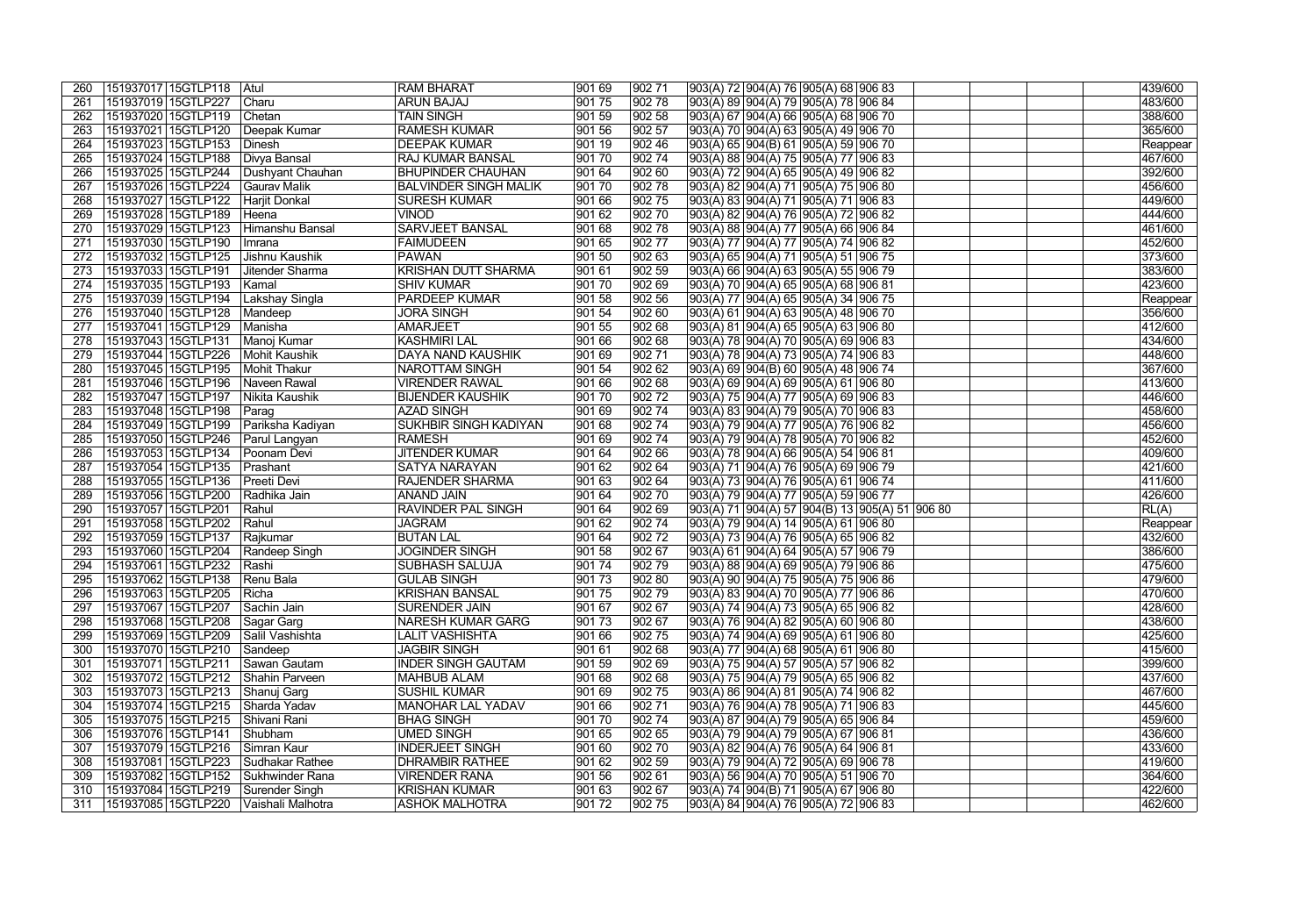| 312 | 151937087 15GTLP143 | Vikas                                       | <b>SANJAY DAHIYA</b>         | 901 65 | 902 67 | 903(A) 65  904(A) 69  905(A) 59  906 0       |                 |           |                     |                       |                       |                       | Reappear          |
|-----|---------------------|---------------------------------------------|------------------------------|--------|--------|----------------------------------------------|-----------------|-----------|---------------------|-----------------------|-----------------------|-----------------------|-------------------|
| 313 | 151937089 15GTLP145 | Vishal                                      | <b>PAWAN SINGH</b>           | 90149  | 902 61 | 903(A) 56  904(A) 68  905(A) 49  906 70      |                 |           |                     |                       |                       |                       | 353/600           |
| 314 | 151937090 15GTLP146 | Vishal                                      | <b>SHIV KUMAR</b>            | 901 39 | 902 40 | 903(A) 51  904(A) 67  905(A) 47  906 76      |                 |           |                     |                       |                       |                       | Reappear          |
| 315 | 151937091 15GTLP221 | Yaman Bathla                                | <b>SOHAN BATHLA</b>          | 901 56 | 902 58 | 903(A) 51  904(A) 68  905(A) 49  906 80      |                 |           |                     |                       |                       |                       | 362/600           |
| 316 | 151937092 15GTLP147 | Yash Saluja                                 | <b>RAMESH KUMAR SALUJA</b>   | 90164  | 90269  | 903(A) 65  904(A) 70  905(A) 61  906 80      |                 |           |                     |                       |                       |                       | 409/600           |
| 317 | 151937094 15GTLP149 | Youdhveer Singh                             | <b>RAJROOP SINGH</b>         | 90148  | 90261  | 903(A) 48  904(B) 61  905(A) 58  906 72      |                 |           |                     |                       |                       |                       | 348/600           |
| 318 | 151937095 15GTLP203 | Rameez Raja                                 | <b>JAMEEL</b>                | 901 60 | 90265  | 903(A) 71  904(A) 73  905(A) 62  906 72      |                 |           |                     |                       |                       |                       | 403/600           |
| 319 | 151937096 15GTLP245 | Naveen Rana                                 | <b>JAGMENDER SINGH</b>       | 90154  | 90265  | 903(A) 15  904(A) 69  905(A) 51  906 75      |                 |           |                     |                       |                       |                       | RL(A)             |
| 320 | 154441001   15UIL1  | Sahil Goyal                                 | <b>MUKESH KUMAR GOYAL</b>    | 901 67 | 90258  | 903(A) 76  904(A) 72  905(A) 71  906 86      |                 |           |                     |                       |                       |                       | 430/600           |
| 321 | 154441003 15UIL84   | Vinit Basotia                               | <b>RAKESH BASOTIA</b>        | 901 66 | 902 58 | 903(A) 71 904(A) 76 905(A) 69 906 83         |                 |           |                     |                       |                       |                       | 423/600           |
| 322 | 154441004 15UIL3    | Simarpreet Singh Sandhu                     | <b>PARAMJIT SINGH</b>        | 90171  | 902 56 | 903(A) 75 904(A) 79 905(A) 59 906 88         |                 |           |                     |                       |                       |                       | 428/600           |
| 323 | 154441005 15UIL4    | Amitesh                                     | <b>RAMESH PUNIA</b>          | 90158  | 902 55 | 903(A) 62  904(A) 65  905(A) 50  906 88      |                 |           |                     |                       |                       |                       | 374/600           |
| 324 | 154441006 15UIL5    | Anirudh Bhaskar                             | <b>BHARAT BHUSHAN</b>        | 90162  | 902 56 | 903(A) 72 904(A) 77 905(A) 65 906 87         |                 |           |                     |                       |                       |                       | 419/600           |
| 325 | 154441007 15UIL6    | Akshay Yadav                                | VINOD KUMAR YADAV            | 90165  | 902 57 | 903(A) 71  904(A) 17  905(A) 66  906 88      |                 |           |                     |                       |                       |                       | Reappear          |
| 326 | 154441008 15UIL7    | <b>Tejinder Rana</b>                        | <b>JATINDER SINGH</b>        | 901 66 | 902 57 | 903(A) 59  904(A) 77  905(A) 54  906 81      |                 |           |                     |                       |                       |                       | 394/600           |
| 327 | 154441010 15UIL85   | Shubham Rana                                | <b>VIKRAM PAL RANA</b>       | 90167  | 902 56 | 903(A) 74  904(A) 80  905(A) 73  906 87      |                 |           |                     |                       |                       |                       | 437/600           |
| 328 | 154441011 15UIL9    | Himanshee Yadav                             | <b>LOVE YADAV</b>            | 90164  | 90256  | 903(A) 82 904(A) 78 905(A) 73 906 87         |                 |           |                     |                       |                       |                       | 440/600           |
| 329 | 154441012 15UIL10   | Yashdeep                                    | <b>HUKAM SINGH</b>           | 90171  | 90267  | 903(A) 53 904(A) 71 905(A) 69 906 88         |                 |           |                     |                       |                       |                       | 419/600           |
| 330 | 154441013 15UIL11   | Harwinder Singh                             | <b>SURJEET SINGH</b>         | 901 65 | 902 58 |                                              |                 |           |                     |                       |                       |                       | 428/600           |
|     | 154441015 15UIL13   |                                             | <b>RAJIV CHOPRA</b>          | 901 60 | 902 55 | 903(A) 77  904(A) 77  905(A) 70  906 81      |                 |           |                     |                       |                       |                       | 395/600           |
| 331 |                     | Sahej Chopra                                |                              |        |        | 903(A) 73  904(A) 73  905(A) 54  906 80      |                 |           |                     |                       |                       |                       |                   |
| 332 | 154441016 15UIL14   | Kalpana Saini                               | <b>VISHWAJIT SAINI</b>       | 901 67 | 902 65 | 903(A) 80  904(A) 80  905(A) 74  906 87      |                 |           |                     |                       |                       |                       | 453/600           |
| 334 | 154441017   15UIL15 | Madhur Singh                                | <b>MUKESH KUMAR</b>          | 901 54 |        |                                              | $ 90252\rangle$ |           |                     | 903(A) 66   904(A) 72 |                       | 905(A) 64             | RL(A)             |
| 335 | 154441018 15UIL16   | Akshay Laller                               | <b>JOGINDER SINGH LALLER</b> | 901 64 | 902 56 | 903(A) 77 904(A) 73 905(A) 61 906 84         |                 |           |                     |                       |                       |                       | 415/600           |
| 336 | 154441019 15UIL86   | <b>Abhishek Goel</b>                        | <b>RAM NIWAS GOEL</b>        | 901 65 | 90260  | 903(A) 73 904(A) 73 905(A) 67 906 81         |                 |           |                     |                       |                       |                       | 419/600           |
| 337 | 154441020 15UIL17   | Ishaan Baisla                               | <b>MAHESH KUMAR BAISLA</b>   | 901 66 | 90261  | 903(A) 86  904(A) 77  905(A) 65  906 87      |                 |           |                     |                       |                       |                       | 442/600           |
| 338 | 154441021   15UIL18 | Shwek Jindal                                | <b>SANJEEV GUPTA</b>         | 901 69 | 902 62 | 903(A) 79  904(A) 78  905(A) 72  906 87      |                 |           |                     |                       |                       |                       | 447/600           |
| 339 | 154441022 15UIL87   | <b>Avi Narwal</b>                           | <b>KAPOOR SINGH NARWAL</b>   | 901 54 |        | 902 51                                       |                 |           | 903(A) 39           |                       |                       | 904(A) 69   905(A) 59 | RL(A)             |
| 340 | 154441024 15UIL88   | Anjali                                      | <b>SANJAY KUMAR</b>          | 90169  | 90267  | 903(A) 75 904(A) 79 905(A) 79 906 82         |                 |           |                     |                       |                       |                       | 451/600           |
| 341 | 154441025 15UIL20   | Sahil Sharma                                | <b>SANJAY KUMAR</b>          | 90172  | 90262  | 903(A) 85 904(A) 81 905(A) 74 906 88         |                 |           |                     |                       |                       |                       | 462/600           |
| 342 | 154441026 15UIL21   | <b>Mohit Kumar</b>                          | <b>NAVAL KISHORE</b>         | 901 66 | 90265  | 903(A) 71 904(A) 78 905(A) 75 906 81         |                 |           |                     |                       |                       |                       | 436/600           |
| 343 | 154441027 15UIL22   | Megha Sharma                                | <b>DAYANAND SHARMA</b>       | 90170  | 90263  | 903(A) 80 904(A) 78 905(A) 70 906 86         |                 |           |                     |                       |                       |                       | 447/600           |
| 344 | 154441028 13BP378   | Yuddhaveer Singh Sehrawat   MAHESH SEHRAWAT |                              | 901 56 | 902 50 | 903(A) 51  904(A) 63  905(A) 55  906 82      |                 |           |                     |                       |                       |                       | 357/600           |
| 345 | 154441029 15UIL23   | Shivam Kaushal                              | <b>VED PRAKASH KAUSHAL</b>   | 901 56 |        | $ 90249\rangle$                              |                 |           | 903(A) 58           |                       | 904(A) 64   905(A) 53 |                       | 360/600           |
| 346 | 154441030 15UIL24   | Harsh Sharma                                | <b>ASHOK KUMAR</b>           | 901 62 | 90259  | $903(A) 59   904(A) 62   905(A) 62   906 80$ |                 |           |                     |                       |                       |                       | 384/600           |
| 347 | 154441031 15UIL25   | Nilesh Kumar                                | NARENDER SINGH VERMA         | 901 66 | 90262  | 903(A) 74 904(A) 82 905(A) 72 906 87         |                 |           |                     |                       |                       |                       | 443/600           |
| 348 | 154441032 15UIL26   | Aayushi Jindal                              | <b>KRISHAN KUMAR JINDAL</b>  | 901 66 | 902 62 | 903(A) 77  904(A) 75  905(A) 75  906 88      |                 |           |                     |                       |                       |                       | 443/600           |
| 349 | 154441033 15UIL27   | Eva Garg                                    | <b>SAMEER GARG</b>           | 90168  | 90263  | 903(A) 82 904(A) 77 905(A) 74 906 84         |                 |           |                     |                       |                       |                       | 448/600           |
| 350 | 154441034 15UIL28   | Gauri Lal                                   | PRAVEEN KUMAR LAL            | 901 68 | 902 57 | 903(A) 83 904(A) 76 905(A) 74 906 89         |                 |           |                     |                       |                       |                       | 447/600           |
| 351 | 154441035 15UIL29   | Manjit Singh                                | <b>AJIT SINGH</b>            | 901 64 | 902 55 | 903(A) 72  904(A) 73  905(A) 66  906 84      |                 |           |                     |                       |                       |                       | 414/600           |
| 352 | 154441036 15UIL30   | Javisha                                     | <b>NARESH KUMAR</b>          | 901 67 | 902 62 | 903(A) 84 904(A) 77 905(A) 73 906 85         |                 |           |                     |                       |                       |                       | 448/600           |
| 353 | 154441037 15UIL89   | Vinamrata                                   | <b>SURENDER</b>              | 901 64 | 902 54 | 903(A) 67  904(A) 72  905(A) 57  906 86      |                 |           |                     |                       |                       |                       | 400/600           |
| 354 | 154441039   15UIL32 | Harshdeep Singh                             | <b>JAGDEEP SINGH</b>         | 901 59 |        | 90248                                        |                 | 903(A) 64 |                     |                       | 904(A) 66             |                       | 905(A) 52 370/600 |
| 355 | 154441040   15UIL33 | Sachin Pannu                                | <b>KARAMBIR PANNU</b>        | 901 11 |        | $ 9020\rangle$                               |                 |           | 903(A) 0   904(A) 0 |                       |                       |                       | 905(A) 0 Absent   |
| 356 | 154441041   15UIL34 | Saksham Sihag                               | <b>JAI DAYAL SINGH</b>       | 901 63 | 902 52 | 903(A) 69 904(A) 66 905(A) 69 906 84         |                 |           |                     |                       |                       |                       | 403/600           |
| 357 | 154441042 15UIL35   | Nikunj Aggarwal                             | <b>VINEET KUMAR</b>          | 901 67 | 902 49 | 903(A) 81  904(A) 73  905(A) 68  906 84      |                 |           |                     |                       |                       |                       | 422/600           |
| 358 | 154441043   15UIL36 | Karamjeet                                   | <b>MAHLA RAM</b>             | 901 60 |        |                                              | $ 902\,55 $     | 903(A) 55 |                     |                       |                       | 904(A) 79  905(A) 56  | 384/600           |
| 359 | 154441044 15UIL37   | Himanshu Verma                              | <b>SOHAN LAL</b>             | 901 61 | 902 56 | 903(A) 62 904(A) 72 905(A) 68 906 87         |                 |           |                     |                       |                       |                       | 406/600           |
| 360 | 154441045 15UIL38   | Rohit                                       | <b>DALBIR SINGH</b>          | 901 62 | 902 56 | 903(A) 69 904(A) 72 905(A) 65 906 87         |                 |           |                     |                       |                       |                       | 411/600           |
| 361 | 154441046 15UIL39   | Kirti Thakur                                | <b>K.C THAKUR</b>            | 901 68 | 902 58 | 903(A) 71  904(A) 71  905(A) 70  906 84      |                 |           |                     |                       |                       |                       | 422/600           |
| 362 | 154441048 15UIL41   | Harneel Kaur                                | <b>SUKHWINDER SINGH</b>      | 901 69 | 902 60 | 903(A) 77  904(A) 74  905(A) 70  906 83      |                 |           |                     |                       |                       |                       | 433/600           |
| 363 | 154441050 15UIL42   | Vikas Kumar                                 | <b>KARAMBIR</b>              | 901 61 | 902 59 | 903(A) 77  904(A) 76  905(A) 67  906 85      |                 |           |                     |                       |                       |                       | 425/600           |
| 364 | 154441051 15UIL90   | Lata                                        | <b>KRISHAN KUMAR</b>         | 901 60 | 902 61 | 903(A) 74  904(A) 74  905(A) 75  906 85      |                 |           |                     |                       |                       |                       | 429/600           |
|     |                     |                                             |                              |        |        |                                              |                 |           |                     |                       |                       |                       |                   |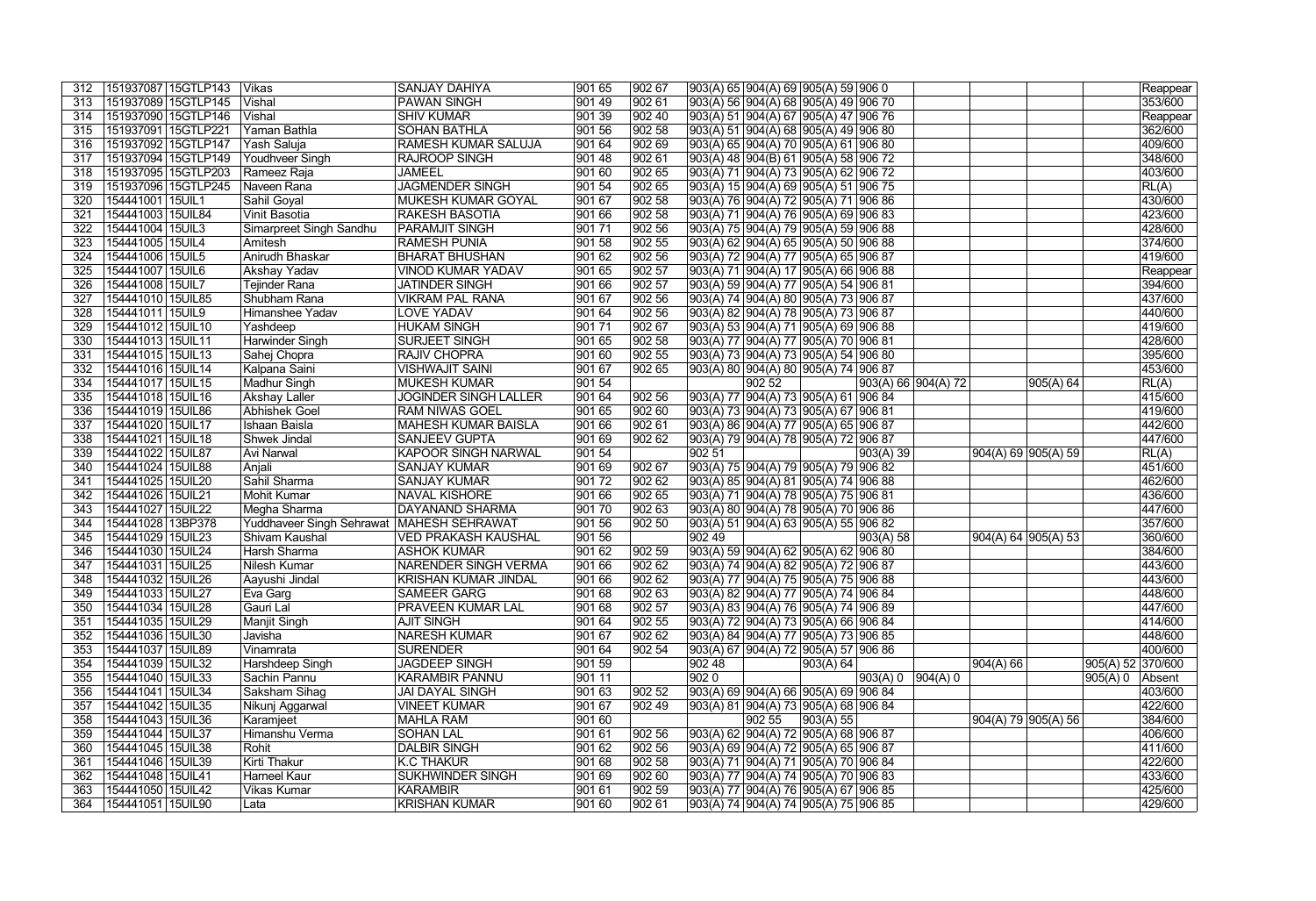| 365 | 154441053 15UIL44   | Sidharth Nagar         | <b>SUNDER NAGAR</b>            | 901 68          | 902 66          |        |                 | 903(A) 74 904(A) 78 905(A) 77 906 83          |           |                      |               |                       | 446/600                           |
|-----|---------------------|------------------------|--------------------------------|-----------------|-----------------|--------|-----------------|-----------------------------------------------|-----------|----------------------|---------------|-----------------------|-----------------------------------|
| 366 | 154441054 15UIL91   | Gaurav Nagar           | <b>AMARPAL NAGAR</b>           | 90149           |                 | 902 51 |                 | 903(A) 58                                     |           | 904(A) 70            |               | 905(A) 63             | 370/600                           |
| 367 | 154441055 15UIL45   | Akhil Chauhan          | <b>DEVILAL CHAUHAN</b>         | 901 66          | $ 902\,54$      |        |                 | 903(A) 68 904(A) 72 905(A) 71 906 88          |           |                      |               |                       | 419/600                           |
| 368 | 154441056 15UIL46   | Ankit Yadav            | <b>ANIL KUMAR</b>              | 901 63          | 902 59          |        |                 | 903(A) 73  904(A) 78  905(A) 71  906 81       |           |                      |               |                       | 425/600                           |
| 369 | 154441058 15UIL92   | <b>Harpreet Singh</b>  | <b>SURJEET SINGH</b>           | 90162           |                 |        | 902 56          |                                               |           | 903(A) 67 904(A) 72  |               | 905(A) 57             | RL(A)                             |
| 370 | 154441059 15UIL48   | Shubham                | <b>KRISHAN KUMAR</b>           | $ 90169\rangle$ | 90249           |        |                 | 903(A) 82 904(A) 80 905(A) 70 906 86          |           |                      |               |                       | 436/600                           |
| 371 | 154441060 15UIL49   | Sidhant                | <b>SANJEEV KUMAR</b>           | 90156           | 902 47          |        |                 | $ 903(A) 58   904(A) 64   905(A) 46   906 84$ |           |                      |               |                       | Reappear                          |
| 372 | 154441062 15UIL50   | Anjali Hooda           | <b>DEVENDER HOODA</b>          | 90167           | 902 62          |        |                 | $ 903(A) 75  904(A) 80  905(A) 78  906 82$    |           |                      |               |                       | 444/600                           |
| 373 | 154441063 15UIL51   | Vijeta                 | <b>S.S BAMEL</b>               | 90167           | 90261           |        |                 | 903(A) 75  904(A) 73  905(A) 77  906 83       |           |                      |               |                       | 436/600                           |
| 374 | 154441064 15UIL52   | <b>Akshit Bangarh</b>  | <b>JASWINDER SINGH BANGARH</b> | 90163           | 90259           |        |                 | 903(A) 80 904(A) 75 905(A) 67 906 88          |           |                      |               |                       | 432/600                           |
| 375 | 154441065 12DSK565  | <b>Shivneet Attry</b>  | <b>CHARAN SINGH</b>            | $ 90153\rangle$ |                 | 902 53 |                 | 903(A) 59                                     |           |                      | 904(A) 68     |                       | 905(A) 67 377/600                 |
| 376 | 154441066 15UIL53   | <b>Akshay Kumar</b>    | <b>SURENDER PAL</b>            | 90158           | 90264           |        |                 | 903(A) 72 904(A) 79 905(A) 67 906 84          |           |                      |               |                       | 424/600                           |
| 377 | 154441067 15UIL94   | Satender               | <b>SANJEEV</b>                 | 901 68          | 90272           |        |                 | $ 903(A) 71  904(A) 76  905(A) 78  906 86$    |           |                      |               |                       | 451/600                           |
| 378 | 154441068 15UIL95   | Jyoti                  | <b>BAJRANG DAS JANGRA</b>      | 90167           | 90272           |        |                 | 903(A) 72 904(A) 74 905(A) 78 906 87          |           |                      |               |                       | 450/600                           |
| 379 | 154441069 15UIL54   | Prajwal Walia          | <b>JAGJIT SINGH WALIA</b>      | 901 54          |                 | 902 32 |                 |                                               | 903(A) 61 |                      |               | 904(A) 57 905(A) 55   | Reappear                          |
| 380 | 154441070 15UIL96   | Naveen Kumar           | <b>RAM NIWAS</b>               | 901 50          |                 |        | 902 56          |                                               |           | 903(A) 60 904(A) 72  |               | 905(A) 60             | 378/600                           |
| 381 | 154441072 15UIL55   | Meenal                 | <b>JAGDISH SUNEJA</b>          | 901 70          | 902 68          |        |                 | 903(A) 80 904(A) 76 905(A) 81 906 87          |           |                      |               |                       | 462/600                           |
| 382 | 154441073 15UIL98   | Raman Kumar            | <b>RAVINDER</b>                | 90164           | $ 902\;71$      |        |                 | 903(A) 77 904(A) 74 905(A) 16 906 84          |           |                      |               |                       | Reappear                          |
| 383 | 154441074 15UIL56   | Harish Bansal          | <b>RAJ KUMAR</b>               | 901 60          |                 |        | 902 59          |                                               | 903(A) 66 |                      | $ 904(A) $ 64 |                       | 905(A) 65   RL(A)                 |
| 384 | 154441075 15UIL99   | <b>Prikshit Singla</b> | <b>VIJENDER RAI</b>            | 901 65          | 90266           |        |                 | 903(A) 72 904(A) 73 905(A) 80 906 88          |           |                      |               |                       | 444/600                           |
| 385 | 154441077   15UIL57 | <b>Prashant Rana</b>   | <b>OMPAL SINGH</b>             | 901 69          | 90266           |        |                 | 903(A) 71 904(A) 75 905(A) 73 906 84          |           |                      |               |                       | 438/600                           |
| 386 | 154441078 15UIL58   | <b>Vinay Gaur</b>      | <b>ISHWAR SINGH GAUR</b>       | 90161           | 90270           |        |                 | 903(A) 55  904(A) 67  905(A) 57  906 82       |           |                      |               |                       | 392/600                           |
| 387 | 154441079 15UIL101  | <b>Mohit Saini</b>     | <b>ASHOK KUMAR</b>             | 90167           |                 | 902 54 |                 |                                               |           | 903(A) 73  904(A) 75 |               | 905(A) 68             | RL(A)                             |
| 388 | 154441080 15UIL102  | Hemant                 | <b>SURINDER</b>                | 901 21          |                 | 902 46 |                 | 903(A) 61                                     |           | 904(A) 69            |               |                       | $\overline{ 905(A) 53 }$ Reappear |
| 389 | 154441083 15UIL59   | Ankush Dahiya          | <b>DHARAMBIR SINGH</b>         | 901 64          |                 | 90255  |                 |                                               | 903(A) 75 |                      |               | 904(A) 73  905(A) 63  | 413/600                           |
| 390 | 154441084 15UIL105  | Shubham Kumar          | SUSHIL KUMAR                   | 901 53          | 902 54          |        |                 | 903(A) 62 904(A) 72 905(A) 63 906 86          |           |                      |               |                       | 390/600                           |
| 391 | 154441086 15UIL61   | <b>Jaswant Singh</b>   | <b>ISHWAR SINGH</b>            | 90161           | $ 90263\rangle$ |        |                 | 903(A) 68 904(A) 79 905(A) 62 906 87          |           |                      |               |                       | 420/600                           |
| 392 | 154441087 15UIL62   | Rajat Kumar            | <b>RAM KUMAR</b>               | 901 61          | 90253           |        |                 | 903(A) 73 904(A) 72 905(A) 63 906 87          |           |                      |               |                       | 409/600                           |
| 393 | 154441088 15UIL63   | Rahul                  | <b>BALBIR SINGH</b>            | 901 61          | 902 55          |        |                 | 903(A) 59 904(A) 73 905(A) 60 906 83          |           |                      |               |                       | 391/600                           |
| 394 | 154441089 15UIL64   | <b>Ashish</b>          | <b>BRAHAM PARKASH</b>          | 90164           | $ 902\,54$      |        |                 | 903(A) 71 904(A) 71 905(A) 68 906 80          |           |                      |               |                       | 408/600                           |
| 395 | 154441090 15UIL106  | Nidhi Ranga            | <b>VIJAY KUMAR</b>             | 90167           | $ 902\,57$      |        |                 | 903(A) 67 904(A) 74 905(A) 67 906 85          |           |                      |               |                       | 417/600                           |
| 396 | 154441091 15UIL65   | Manupriya              | <b>MANJEET SINGH</b>           | 90163           | 90267           |        |                 | 903(A) 71 904(A) 70 905(A) 74 906 83          |           |                      |               |                       | 428/600                           |
| 397 | 154441092 15UIL107  | Sumit                  | <b>RAMESH KUMAR</b>            | 901 52          | 902 59          |        |                 | 903(A) 65  904(A) 70  905(A) 58  906 80       |           |                      |               |                       | 384/600                           |
| 398 | 154441093 15UIL66   | Sidharth Pathania      | <b>MAHAVIR SINGH</b>           | 901 63          |                 | 90261  |                 |                                               | 903(A) 68 |                      | 904(A) 71     |                       | 905(A) 72 RL(A)                   |
| 399 | 154441094 15UIL108  | Aanchal                | <b>VIRENDER KOHLI</b>          | 901 64          | 90261           |        |                 | 903(A) 68  904(A) 74  905(A) 72  906 82       |           |                      |               |                       | 421/600                           |
| 400 | 154441095 15UIL109  | Tanshu Chahar          | <b>SURESH KUMAR CHAHAR</b>     | 901 66          | 902 59          |        |                 | 903(A) 71  904(A) 73  905(A) 74  906 84       |           |                      |               |                       | 427/600                           |
| 401 | 154441096 15UIL110  | Mandeep                | <b>KARAMVEER SINGH</b>         | $ 90149\rangle$ |                 | 902 56 |                 | 903(A) 60                                     |           |                      |               | 904(A) 64 905(A) 59   | 370/600                           |
| 402 | 154441097 15UIL111  | Priyanka               | <b>PREET KUMAR</b>             | 901 66          | 902 60          |        |                 | 903(A) 74  904(A) 70  905(A) 72  906 83       |           |                      |               |                       | 425/600                           |
| 403 | 154441098 15UIL112  | Shubham Sagwal         | <b>RAJPAL</b>                  | 901 58          | 902 50          |        |                 | 903(A) 62  904(A) 74  905(A) 57  906 81       |           |                      |               |                       | 382/600                           |
| 404 | 154441099 15UIL67   | Pooja                  | <b>DHARAM SINGH</b>            | 901 63          | 902 56          |        |                 | 903(A) 63 904(A) 72 905(A) 70 906 80          |           |                      |               |                       | 404/600                           |
| 405 | 154441100 15UIL68   | Shubhankar Phulia      | <b>KRISHAN PHULIA</b>          | 901 55          |                 |        | 902 59          | $ 903(A) $ 65                                 |           | $904(A)$ 49          |               | 905(A) 62             | RL(A)                             |
| 406 | 154441102   15UIL69 | Rahul Singh Sheoran    | <b>BIR SINGH SHEORAN</b>       | 901 51          | 902 55          |        |                 | 903(A) 62  904(A) 55  905(A) 63  906 87       |           |                      |               |                       | 373/600                           |
| 407 | 154441103 15UIL114  | Shailja                | <b>AJAY KUMAR</b>              | 901 57          |                 | 902 58 |                 | 903(A) 54                                     |           |                      |               | 904(A) 53  905(A) 60  | RL(A)                             |
| 408 | 154441106 15UIL71   | Karan Singh            | <b>BALBIR SINGH</b>            | 901 51          |                 | 902 53 |                 |                                               | 903(A) 60 |                      |               | 904(A) 50   905(A) 57 | 352/600                           |
| 409 | 154441107   15UIL72 | Ojasvi Taak            | <b>DEEPAK KUMAR TAAK</b>       | 901 64          | 902 58          |        |                 | 903(A) 64 904(A) 68 905(A) 62 906 86          |           |                      |               |                       | 402/600                           |
| 410 | 154441108 15UIL116  | Dixant Kashyap         | <b>DAYAL SINGH</b>             | 901 59          |                 | 902 55 |                 |                                               |           | 903(A) 64 904(A) 67  |               |                       | 905(A) 52 381/600                 |
| 411 | 154441110 15UIL73   | <b>Rishipal Singh</b>  | <b>GURMEL SINGH</b>            | 901 57          |                 | 902 62 |                 | 903(A) 66                                     |           | 904(A)66             |               |                       | 905(A) 71 406/600                 |
| 412 | 154441111 15UIL74   | Vasudev Singh Saini    | SWARAN SINGH SAINI             | 90148           | 902 56          |        |                 | 903(A) 48  904(A) 59  905(A) 51  906 88       |           |                      |               |                       | 348/600                           |
| 413 | 154441112 15UIL75   | <b>Kritika Garg</b>    | <b>KRISHAN GARG</b>            | 901 56          | 902 60          |        |                 | $903(A) 62   904(A) 68   905(A) 66   906 83$  |           |                      |               |                       | 395/600                           |
| 414 | 154441113 15UIL117  | Aman Kumar             | <b>VED PRAKASH</b>             | 901 55          |                 | 902 52 |                 | 903(A) 55                                     |           |                      |               | 904(A) 60   905(A) 66 | 369/600                           |
| 415 | 154441114 15UIL118  | Sahil                  | <b>PRITAM SINGH</b>            | $ 90164\rangle$ |                 |        | $ 90252\rangle$ |                                               |           | 903(A) 60 904(A) 63  |               | 905(A) 72             | 393/600                           |
| 416 | 154441115 15UIL76   | Lakshay Saini          | <b>SHRI KRISHAN SAINI</b>      | 901 65          | 902 62          |        |                 | 903(A) 73  904(A) 70  905(A) 71  906 86       |           |                      |               |                       | 427/600                           |